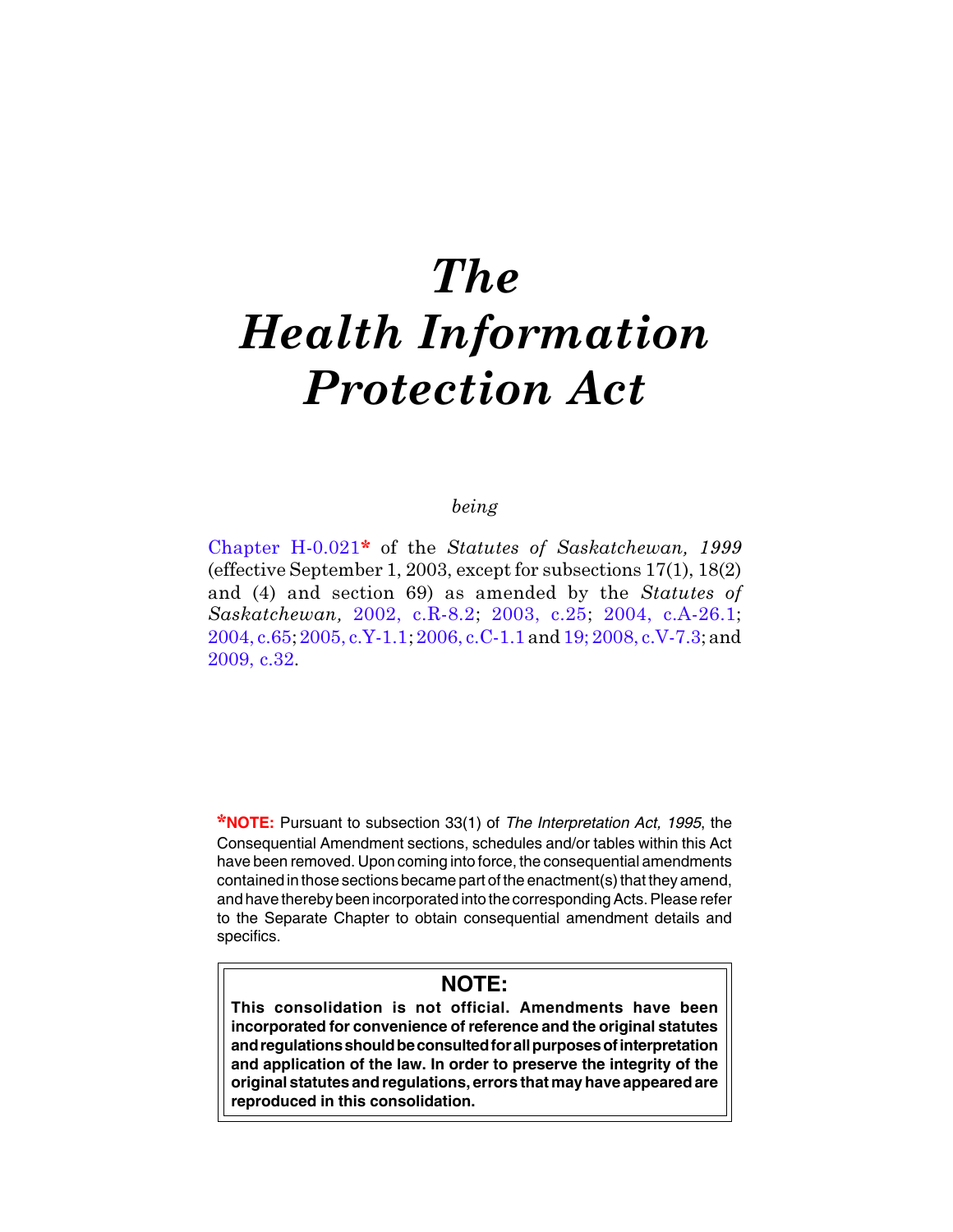# Table of Contents

#### PART I Preliminary Matters

- 1 Short title
- 2 Interpretation
- 3 Application of Act
- 4 Act prevails

#### PART II Rights of the Individual

- 5 Consent required for use or disclosure
- 6 Consent
- 7 Right to revoke consent
- 8 Rights re comprehensive health record
- 9 Right to be informed
- 10 Right to information about disclosures without consent
- 11 Rights re production of health services number
- 12 Right to access by individual
- 13 Right to request amendment
- 14 Right to review or appeal
- 15 Right to designate

#### PART III Duty of Trustee to Protect Personal Health Information

- 16 Duty to protect
- 17 Retention and destruction policy
- 18 Information management service provider
- 18.1Comprehensive health record
- 19 Duty to collect accurate information
- 20 Duty where one trustee discloses to another
- 21 Duty where disclosing to persons other than trustees
- 22 Continuing duties of trustees

#### PART IV

#### Limits on Collection, Use and Disclosure of Personal Health Information by Trustees

- 23 Collection, use and disclosure on need-to-know basis
- 24 Restrictions on collection
- 25 Manner of collection
- 26 Restrictions on use
- 27 Disclosure
- 28 Disclosure of registration information
- 29 Use and disclosure for research
- 30 Use or disclosure prohibited

#### PART V Access of Individuals to Personal Health Information

- 31 Interpretation of Part
- 32 Right of access
- 33 Oral request for access
- 34 Written request for access
- 35 Duty to assist
- 36 Response to written request
- 37 Extension of time
- 38 Refusing access
- 39 Fee
- 40 Right of amendment

# PART VI

# Review and Appeal

- 41 Interpretation of Part
- 42 Application for review
- 43 Review or refusal to review
- 44 Notice of intention to review
- 45 Conduct of review
- 46 Powers of commissioner
- 47 Burden of proof
- 48 Commissioner to report
- 49 Decision of trustee
- 50 Appeal to court
- 51 Powers of court on appeal

# PART VII

# Commissioner

- 52 Privacy powers of commissioner
- 53 General powers of commissioner
- 54 Confidentiality
- 55 Non-compellability

#### PART VIII General

- 56 Exercise of rights by other persons
- 57 Information about trustees
- 58 Decisions of trustees
- 59 Transfer of records to district health boards
- 60 Annual report
- 61 Proceedings prohibited
- 62 Immunity from prosecution
- 63 Regulations
- 64 Offences

#### PART IX Transitional, Consequential Amendments and Coming into Force

- 65 Transitional
- 66 S.S. 1990-91, c.F-22.01 amended
- 67 R.S.S. 1978, c.H-15, section 12 repealed
- 68 S.S. 1990-91, c.L-27.1 amended
- 69 Not yet proclaimed
- 70 R.S.S. 1978, c.S-29, section 37 amended
- 71 Coming into force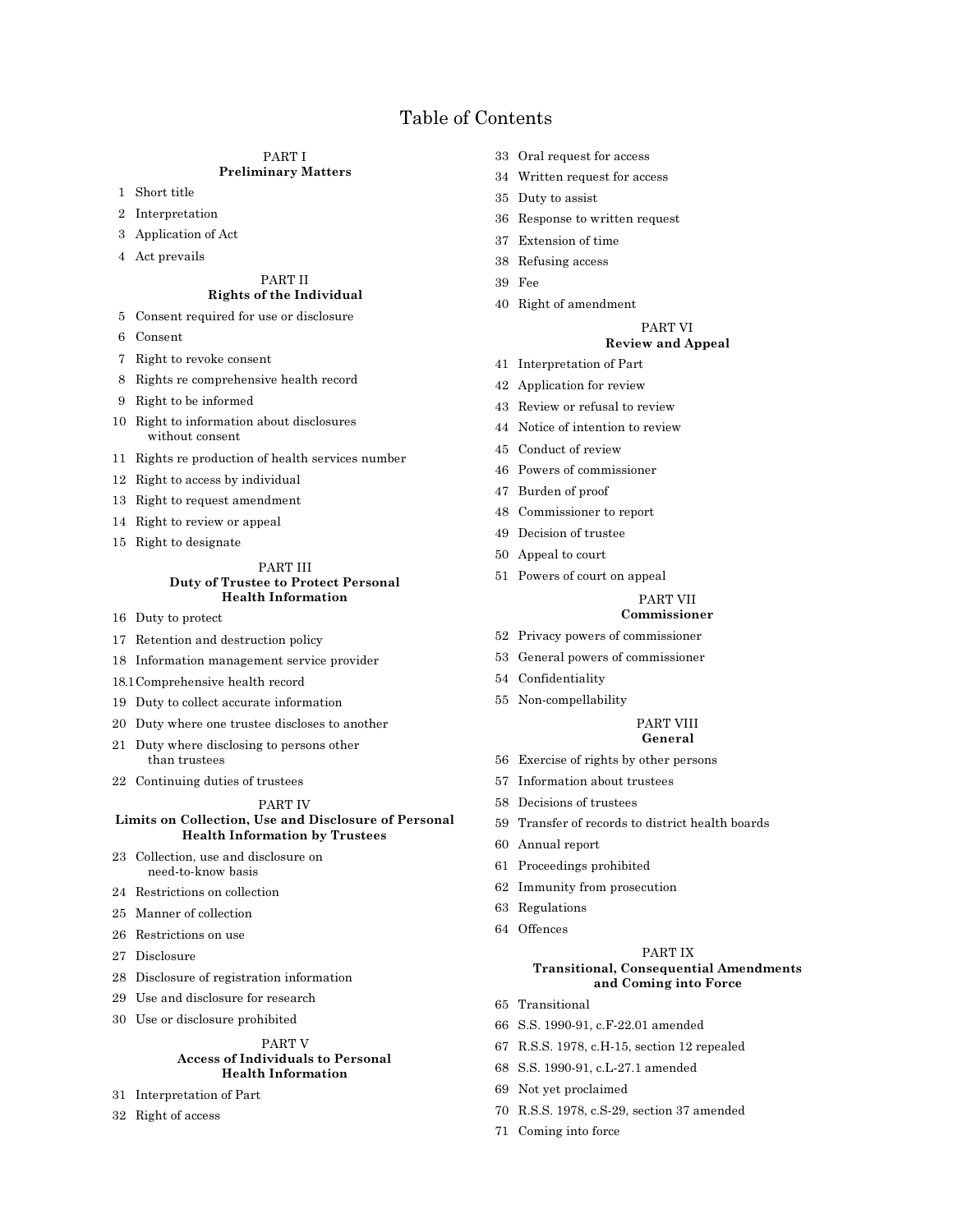# CHAPTER H-0.021

An Act respecting the Collection, Storage, Use and Disclosure of Personal Health Information, Access to Personal Health Information and the Privacy of Individuals with respect to Personal Health Information and making consequential amendments to other Acts

WHEREAS the Legislative Assembly recognizes the following principles with respect to personal health information:

THAT personal health information is private and shall be dealt with in a manner that respects the continuing interests of the individuals to whom it relates;

THAT individuals provide personal health information with the expectation of confidentiality and personal privacy;

THAT trustees of personal health information shall protect the confidentiality of the information and the privacy of the individuals to whom it relates;

THAT the primary purpose of the collection, use and disclosure of personal health information is to benefit the individuals to whom it relates;

THAT, wherever possible, the collection, use and disclosure of personal health information shall occur with the consent of the individuals to whom it relates;

THAT personal health information is essential to the provision of health services;

THAT, wherever possible, personal health information shall be collected directly from the individual to whom it relates;

THAT personal health information shall be collected on a need-to-know basis;

THAT individuals shall be able to obtain access to records of their personal health information;

THAT the security, accuracy and integrity of personal health information shall be protected;

THAT trustees shall be accountable to individuals with respect to the collection, use, disclosure and exercise of custody and control of personal health information;

THAT trustees shall be open about policies and practices with respect to the collection, use and disclosure of personal health information;

THEREFORE HER MAJESTY, by and with the advice and consent of the Legislative Assembly of Saskatchewan, enacts as follows: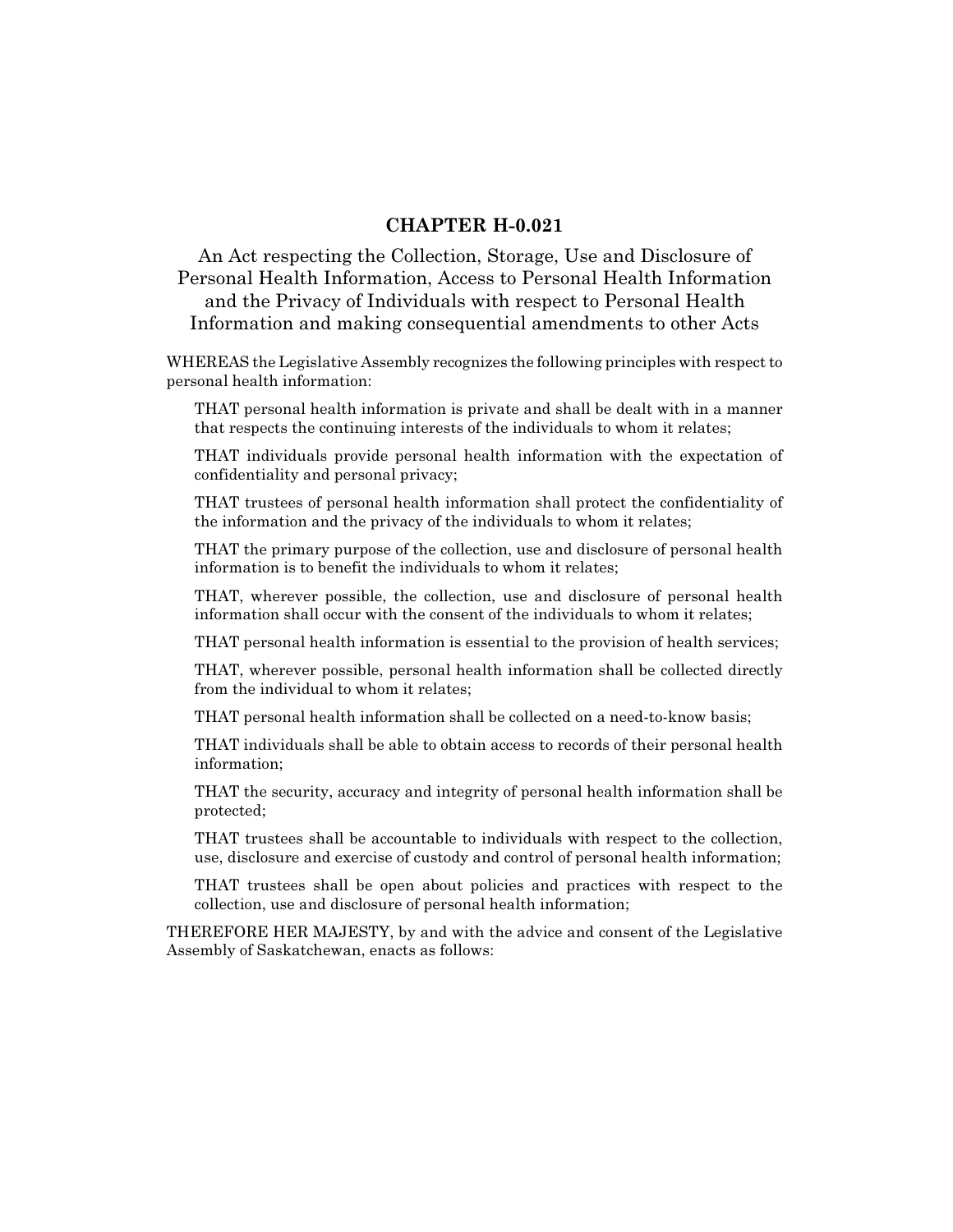# PART I

# Preliminary Matters

Short title

c.H-0.021

1 This Act may be cited as The Health Information Protection Act.

Interpretation

2 In this Act:

(a) "affiliate" means an affiliate as defined in The Regional Health Services Act;

(b) "collect" means to gather, obtain access to, acquire, receive or obtain personal health information from any source by any means;

(c) "commissioner" means the Information and Privacy Commissioner appointed pursuant to section 38 of The Freedom of Information and Protection of Privacy Act;

(c.1) "comprehensive health record" means a comprehensive health record described in subsection 18.1(2);

(d) "de-identified personal health information" means personal health information from which any information that may reasonably be expected to identify an individual has been removed;

(e) "designated archive" means an archive designated in the regulations for the purposes of section 22;

(f) Repealed. 2002, c.R-8.2, s.77.

(g) "fiscal year" means the period commencing on April 1 in one year and ending on March 31 in the following year;

(h) "government institution" means a government institution as defined in The Freedom of Information and Protection of Privacy Act;

(h.1) "health care organization" means a health care organization as defined in The Regional Health Services Act;

 $(h.2)$  "health region" means a health region as defined in The Regional Health Services Act;

(i) "health services number" means a unique number assigned to an individual who is or was registered as a beneficiary to receive insured services within the meaning of The Saskatchewan Medical Care Insurance Act;

(j) "information management service provider" means a person who or body that processes, stores, archives or destroys records of a trustee containing personal health information or that provides information management or information technology services to a trustee with respect to records of the trustee containing personal health information, and includes a trustee that carries out any of those activities on behalf of another trustee, but does not include a trustee that carries out any of those activities on its own behalf;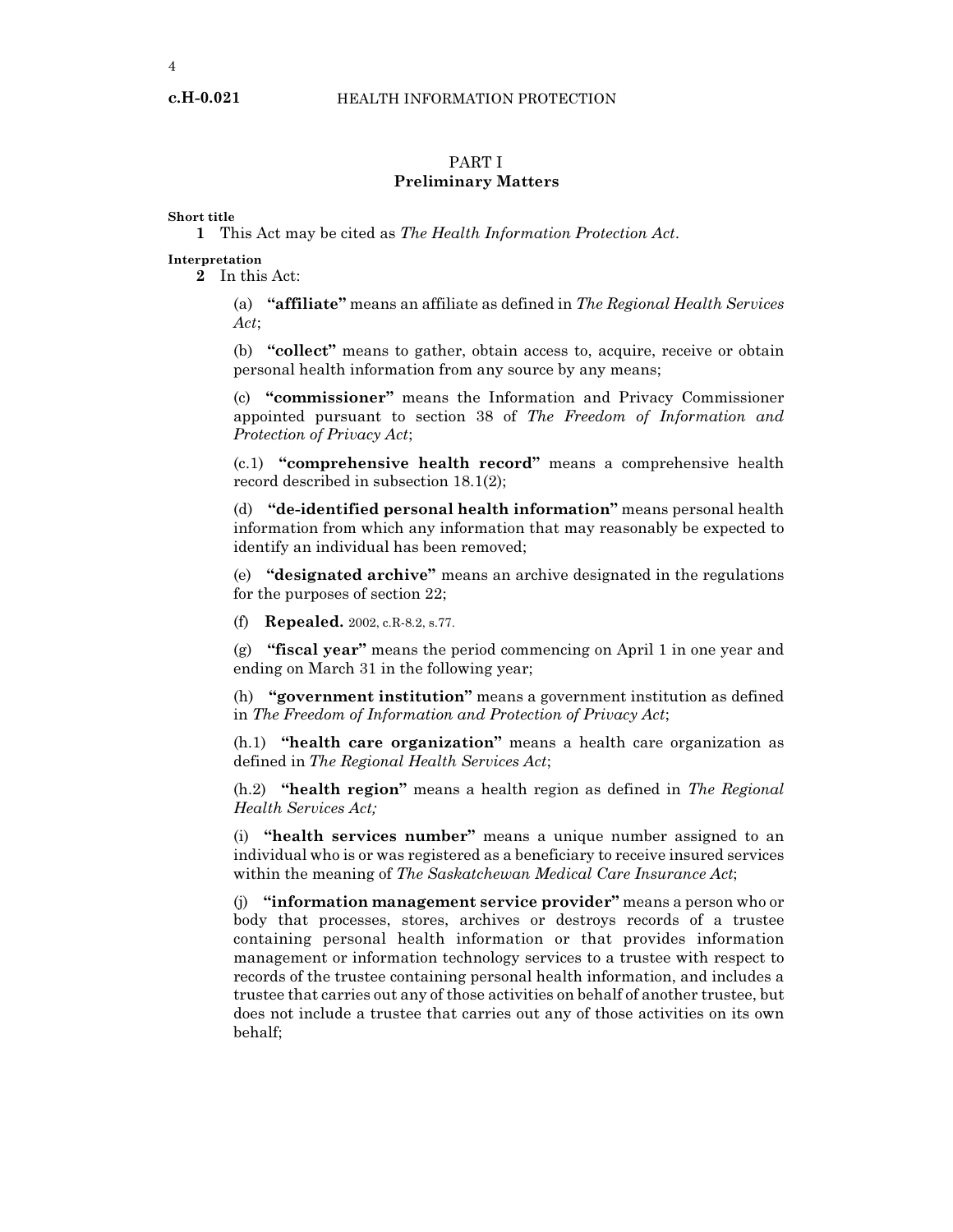5

(k) "minister" means the member of the Executive Council to whom for the time being the administration of this Act is assigned;

(l) Repealed. 2003, c.25, s.3.

(m) "personal health information" means, with respect to an individual, whether living or deceased:

(i) information with respect to the physical or mental health of the individual;

(ii) information with respect to any health service provided to the individual;

(iii) information with respect to the donation by the individual of any body part or any bodily substance of the individual or information derived from the testing or examination of a body part or bodily substance of the individual;

- (iv) information that is collected:
	- (A) in the course of providing health services to the individual; or
	- (B) incidentally to the provision of health services to the individual; or
- (v) registration information;
- (n) "prescribed" means prescribed in the regulations;

(o) "primary purpose" means the purpose for which personal health information was originally collected, and includes any purpose that is consistent with that purpose;

(p) "record" means a record of information in any form and includes information that is written, photographed, recorded, digitized or stored in any manner, but does not include computer programs or other mechanisms that produce records;

(p.1) "regional health authority" means a regional health authority as defined in The Regional Health Services Act;

(q) "registration information" means information about an individual that is collected for the purpose of registering the individual for the provision of health services, and includes the individual's health services number and any other number assigned to the individual as part of a system of unique identifying numbers that is prescribed in the regulations;

(r) "Saskatchewan Health Information Network" means the Saskatchewan Health Information Network established as a Crown corporation pursuant to The Crown Corporations Act, 1993;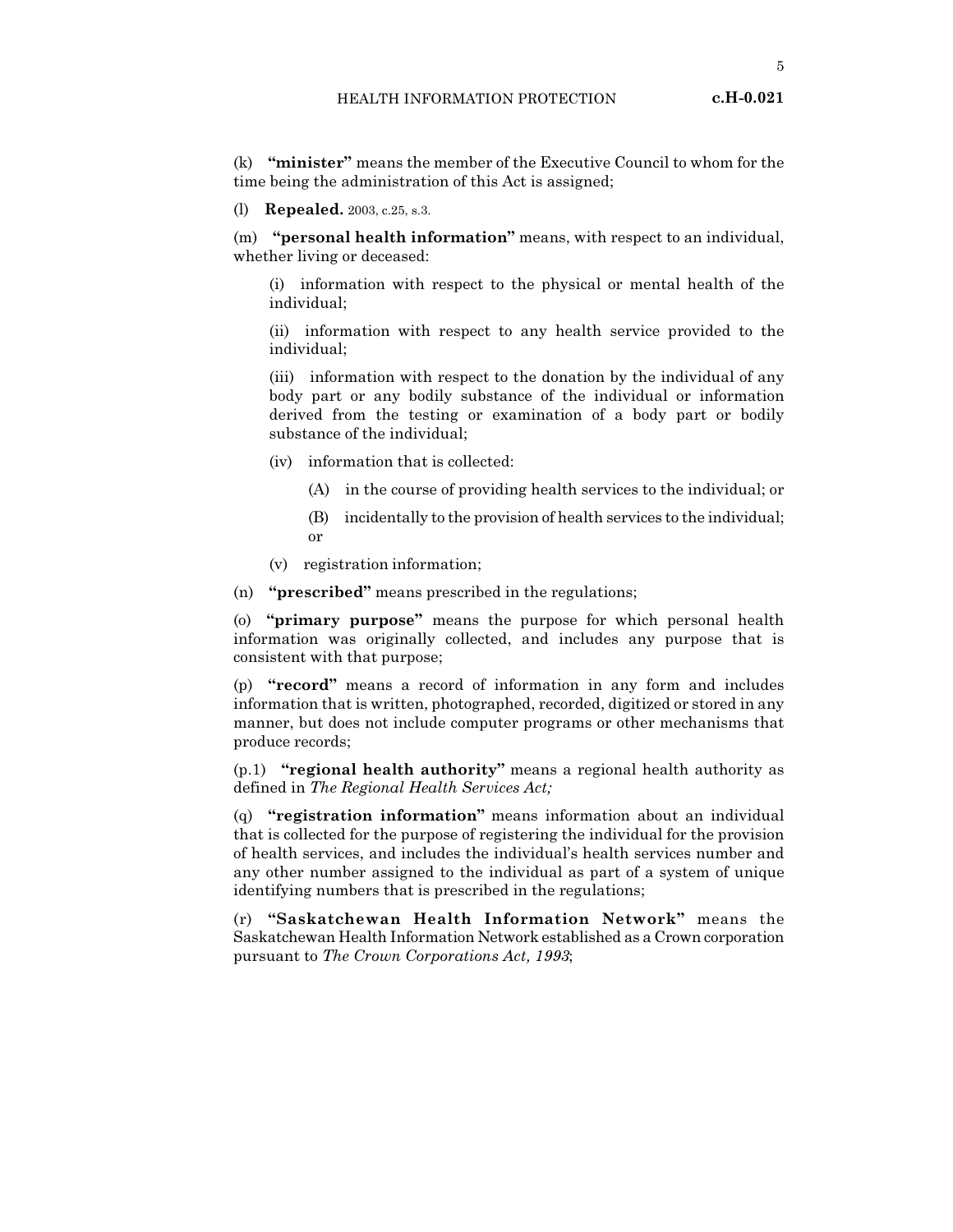(s) "subject individual" means the individual to whom personal health information relates;

(t) "trustee" means any of the following that have custody or control of personal health information:

- (i) a government institution;
- (ii) a regional health authority or a health care organization;
- (iii) **Repealed.** 2002, c.R. 8.2, s. 77.
- (iv) a licensee as defined in The Personal Care Homes Act;

(v) a person who operates a facility as defined in The Mental Health Services Act;

(vi) a licensee as defined in The Health Facilities Licensing Act;

(vii) an operator as defined in The Ambulance Act;

(viii) a licensee as defined in The Medical Laboratory Licensing Act, 1994;

- (ix) a proprietor as defined in The Pharmacy Act, 1996;
- (x) a community clinic:
	- (A) as defined in section 263 of The Co-operatives Act, 1996;

(B) within the meaning of section 9 of The Mutual Medical and Hospital Benefit Associations Act; or

(C) incorporated or continued pursuant to The Non-profit Corporations Act, 1995;

- (xi) the Saskatchewan Cancer Foundation;
- (xii) a person, other than an employee of a trustee, who is:

(A) a health professional licensed or registered pursuant to an Act for which the minister is responsible; or

(B) a member of a class of persons designated as health professionals in the regulations;

(xiii) a health professional body that regulates members of a health profession pursuant to an Act;

(xiv) a person, other than an employee of a trustee, who or body that provides a health service pursuant to an agreement with another trustee;

(xv) any other prescribed person, body or class of persons or bodies;

(u) "use" includes reference to or manipulation of personal health information by the trustee that has custody or control of the information, but does not include disclosure to another person or trustee.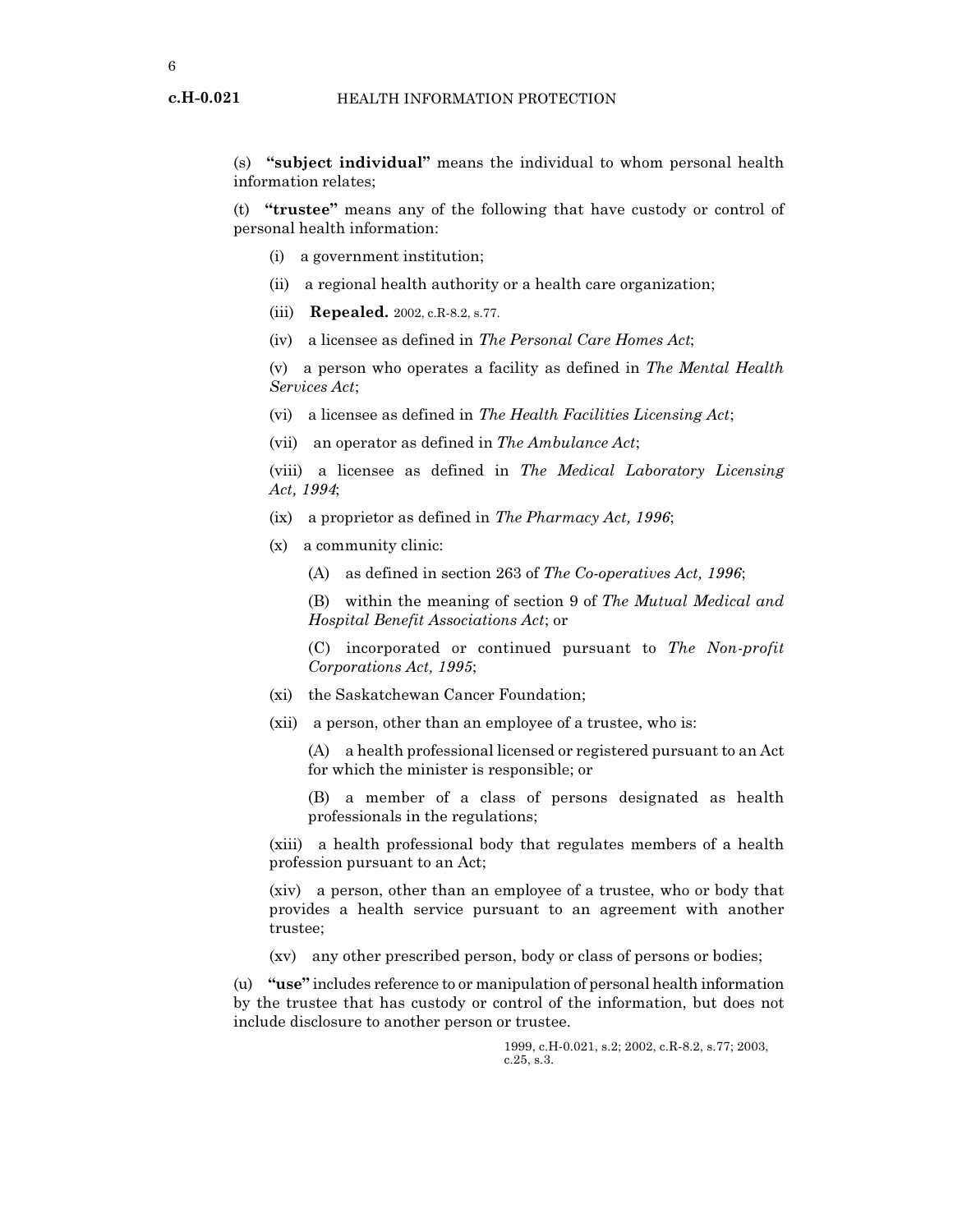Application of Act

3(1) This Act binds the Crown.

(2) This Act does not apply to:

(a) statistical information or de-identified personal health information that cannot reasonably be expected, either by itself or when combined with other information available to the person who receives it, to enable the subject individuals to be identified;

(b) personal health information about an individual who has been dead for more than 30 years; or

(c) records that are more than 120 years old.

1999, c.H-0.021, s.3.

#### Act prevails

4(1) Subject to subsections (3) to (6), where there is a conflict or inconsistency between this Act and any other Act or regulation with respect to personal health information, this Act prevails.

(2) Subsection (1) applies notwithstanding any provision in the other Act or regulation that states that the provision is to apply notwithstanding any other Act or law.

(3) Except where otherwise provided, The Freedom of Information and Protection of Privacy Act and The Local Authority Freedom of Information and Protection of Privacy Act do not apply to personal health information in the custody or control of a trustee.

(4) Subject to subsections (5) and (6), Parts II, IV and V of this Act do not apply to personal health information obtained for the purposes of:

- (a) The Adoption Act or The Adoption Act, 1998;
- (b) Part VIII of The Automobile Accident Insurance Act;
- (c) Repealed. 2006, c.C-1.1, s.26.
- (d) The Child and Family Services Act;
- (e) The Mental Health Services Act;
- (f) The Public Disclosure Act;
- (g) The Public Health Act, 1994;
- (g.1) The Vital Statistics Act, 2009 or any former Vital Statistics Act;
- (g.2) The Vital Statistics Administration Transfer Act;
- (h) The Workers' Compensation Act, 1979;
- (h.1) The Youth Drug Detoxification and Stabilization Act; or

(i) any prescribed Act or regulation or any prescribed provision of an Act or regulation.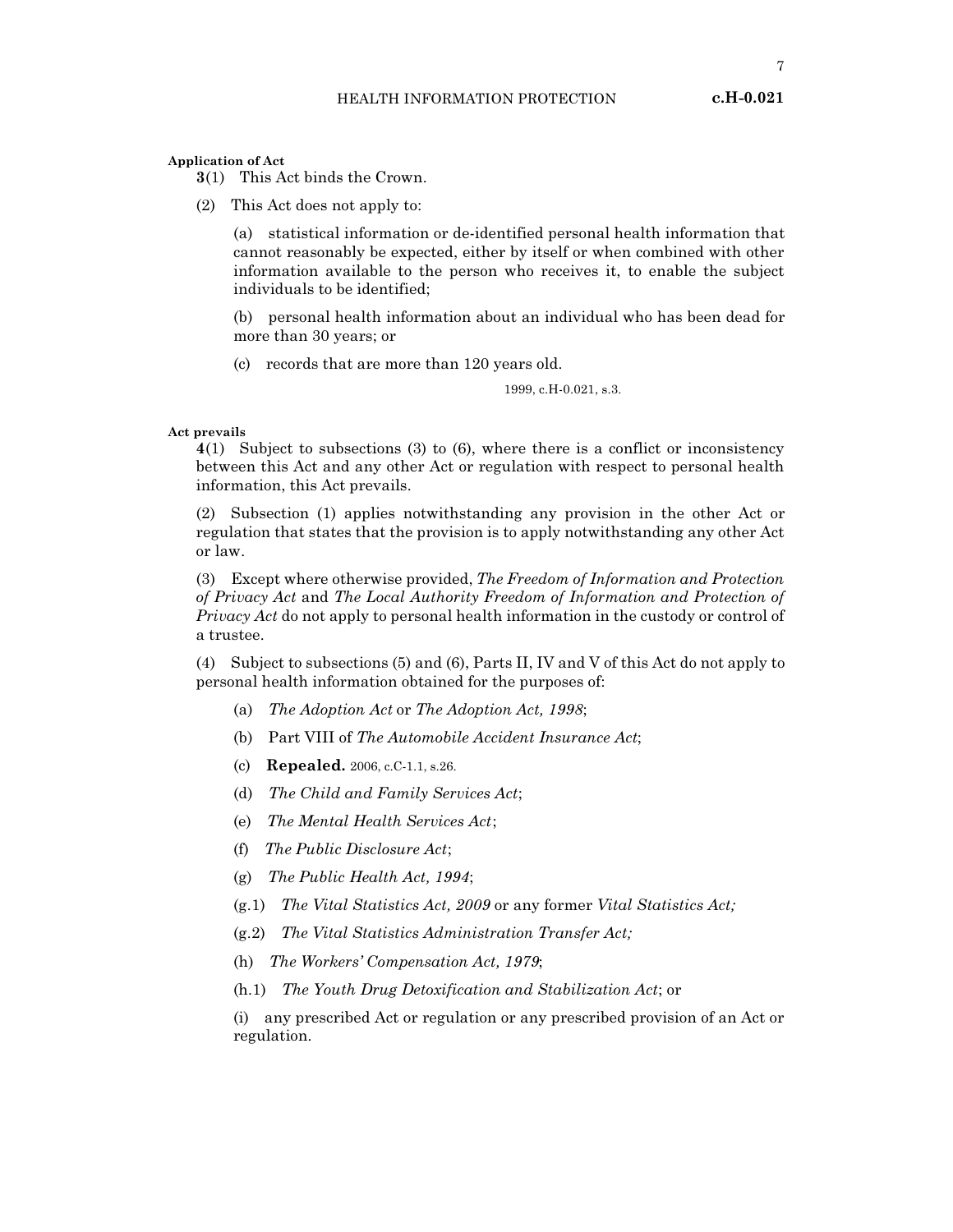(5) Sections 8 and 11 apply to the enactments mentioned in subsection (4).

(6) The Freedom of Information and Protection of Privacy Act and The Local Authority Freedom of Information and Protection of Privacy Act apply to an enactment mentioned in subsection (4) unless the enactment or any provision of the enactment is exempted from the application of those Acts by those Acts or by regulations made pursuant to those Acts.

> 1999, c.H-0.021, s.4; 2003, c.25, s.4; 2005, c.Y-1.1, s22; 2006, c.C-1.1, s.26; 2008, c.V-7.3, s.17; 2009, c.32, s.6.

# PART II Rights of the Individual

Consent required for use or disclosure

5(1) Subject to subsection (2), an individual has the right to consent to the use or disclosure of personal health information about himself or herself.

(2) A trustee shall use or disclose personal health information about an individual only:

(a) with the consent of the subject individual; or

(b) in accordance with a provision of this Act that authorizes the use or disclosure.

- (3) Repealed. 2003, c.25, s.5.
- (4) Repealed. 2003, c.25, s.5.

1999, c.H-0.021, s.5; 2003, c.25, s.5.

#### Consent

6(1) Where consent is required by this Act for the collection, use or disclosure of personal health information, the consent:

- (a) must relate to the purpose for which the information is required;
- (b) must be informed;
- (c) must be given voluntarily; and
- (d) must not be obtained through misrepresentation, fraud or coercion.

(2) A consent to the collection, use or disclosure of personal health information is informed if the individual who gives the consent is provided with the information that a reasonable person in the same circumstances would require in order to make a decision about the collection, use or disclosure of personal health information.

- (3) A consent may be given that is effective for a limited period.
- (4) Consent may be express or implied unless otherwise provided.
- (5) An express consent need not be in writing.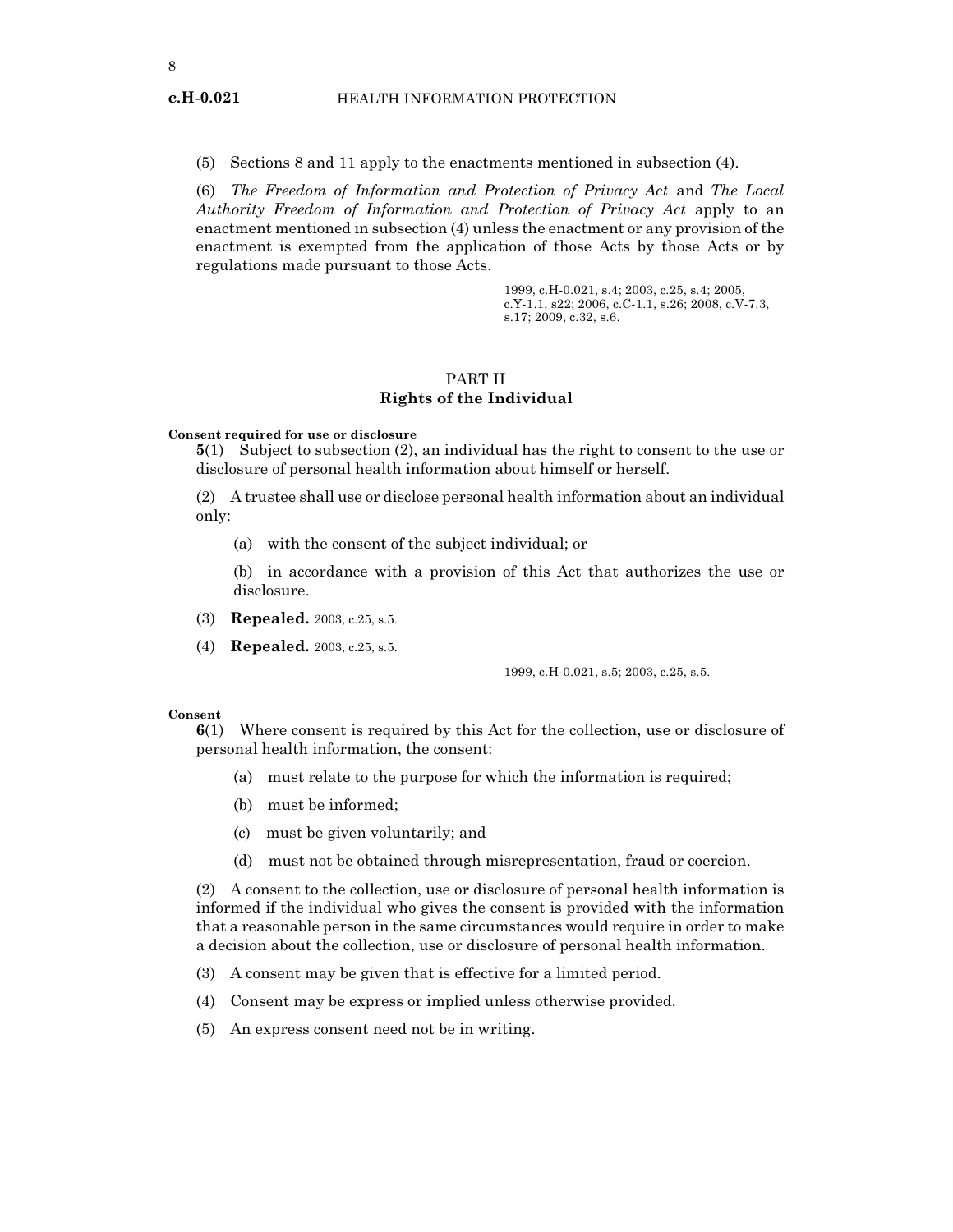(6) A trustee, other than the trustee who obtained the consent, may act in accordance with an express consent in writing or a record of an express consent having been given without verifying that the consent meets the requirements of subsection (1) unless the trustee who intends to act has reason to believe that the consent does not meet those requirements.

1999, c.H-0.021, s.6.

Right to revoke consent

7(1) An individual may revoke his or her consent to the collection of personal health information or to the use or disclosure of personal health information in the custody or control of a trustee.

(2) A consent may be revoked at any time, but no revocation shall have retroactive effect.

(3) A trustee must take all reasonable steps to comply with a revocation of consent promptly after receiving the revocation.

1999, c.H-0.021, s.7.

#### Rights re comprehensive health record

8(1) An individual has the right to prevent access to a comprehensive health record of that individual's personal health information.

(2) In the case of a comprehensive health record created and controlled by the Saskatchewan Health Information Network, the subject individual may require that the record not be disclosed to trustees by giving a written direction, in the prescribed form, to the Saskatchewan Health Information Network.

(3) In the case of a comprehensive health record created and controlled by a person prescribed for the purposes of subsection 18.1(1), the subject individual may require that the record not be disclosed to trustees by giving a written direction, in the prescribed form, to the prescribed person.

(4) The Saskatchewan Health Information Network shall comply with every written direction pursuant to subsection (2) that it receives, and each prescribed person shall comply with every written direction pursuant to subsection (3) that the prescribed person receives.

2003, c.25, s.6.

#### Right to be informed

9(1) An individual has the right to be informed about the anticipated uses and disclosures of the individual's personal health information.

(2) When a trustee is collecting personal health information from the subject individual, the trustee must take reasonable steps to inform the individual of the anticipated use and disclosure of the information by the trustee.

(3) A trustee must establish policies and procedures to promote knowledge and awareness of the rights extended to individuals by this Act, including the right to request access to their personal health information and to request amendment of that personal health information.

1999, c.H-0.021, s.9.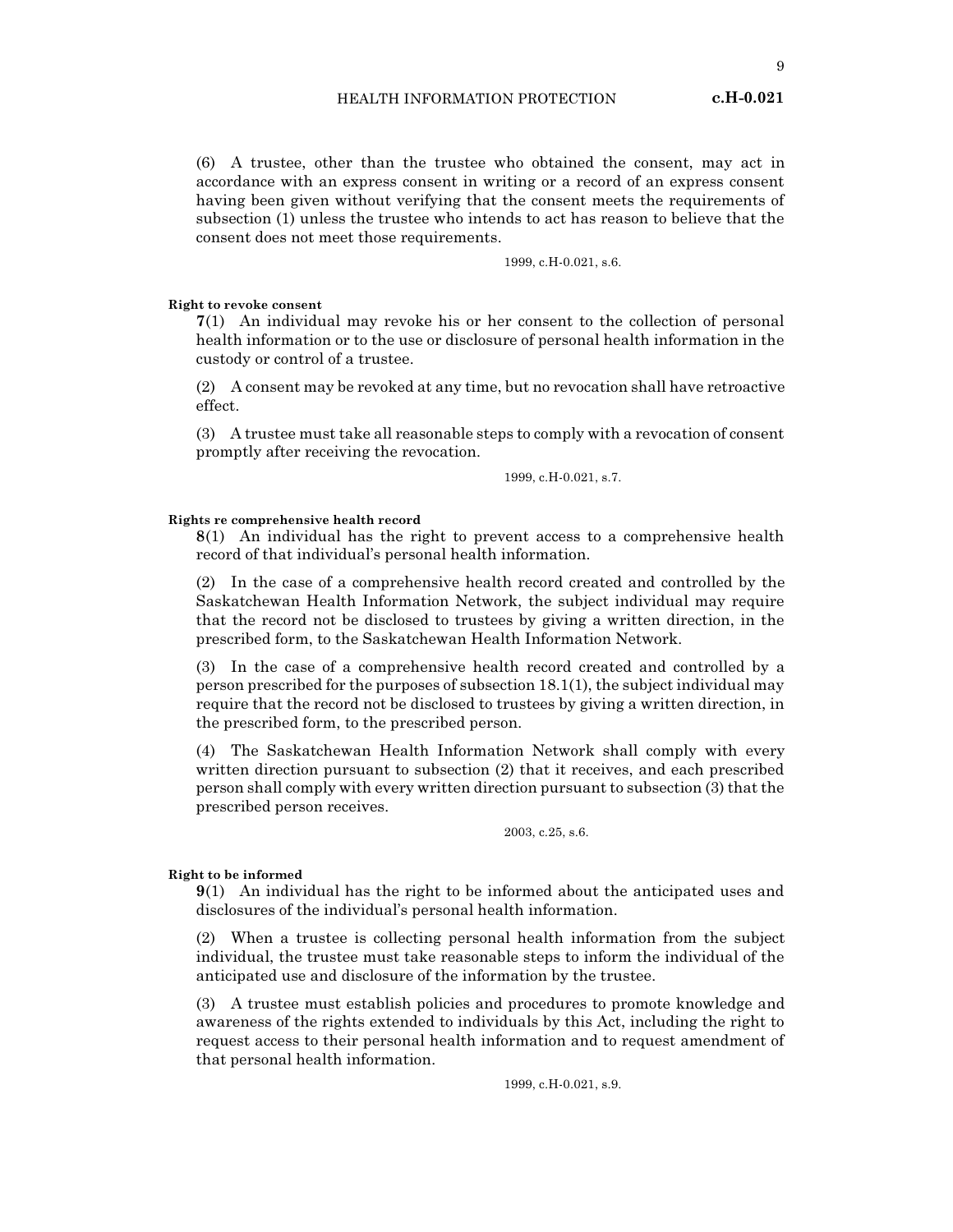# Right to information about disclosures without consent

10(1) A trustee must take reasonable steps to ensure that the trustee is able to inform an individual about any disclosures of that individual's personal health information made without the individual's consent after the coming into force of this section.

(2) This section does not apply to the disclosure of personal health information for the purposes or in the circumstances set out in subsection 27(2).

1999, c.H-0.021, s.10; 2003, c.25, s.7.

#### Rights re production of health services number

11(1) An individual has the right to refuse to produce his or her health services number or any other prescribed identifying number to any person, other than a trustee who is providing a health service, as a condition of receiving a service.

(2) Except as provided in subsection (3), no person shall require an individual to produce a health services number as a condition of receiving any product or service.

(3) A person may require the production of another person's health services number:

- (a) for purposes related to:
	- (i) the provision of publicly funded health services to the other person;
	- (ii) the provision of a health service or program by a trustee; or
- (b) where authorized to do so by an Act or regulation.

1999, c.H-0.021, s.11.

#### Right to access by individual

12 In accordance with Part V, an individual has the right to request access to personal health information about himself or herself that is contained in a record in the custody or control of a trustee.

1999, c.H-0.021, s.12.

#### Right to request amendment

13 In accordance with Part V, an individual who is given access to a record that contains personal health information with respect to himself or herself is entitled:

(a) to request amendment of the personal health information contained in the record if the person believes that there is an error or omission in it; or

(b) if an amendment is requested but not made, to require that a notation to that effect be made in the record.

1999, c.H-0.021, s.13.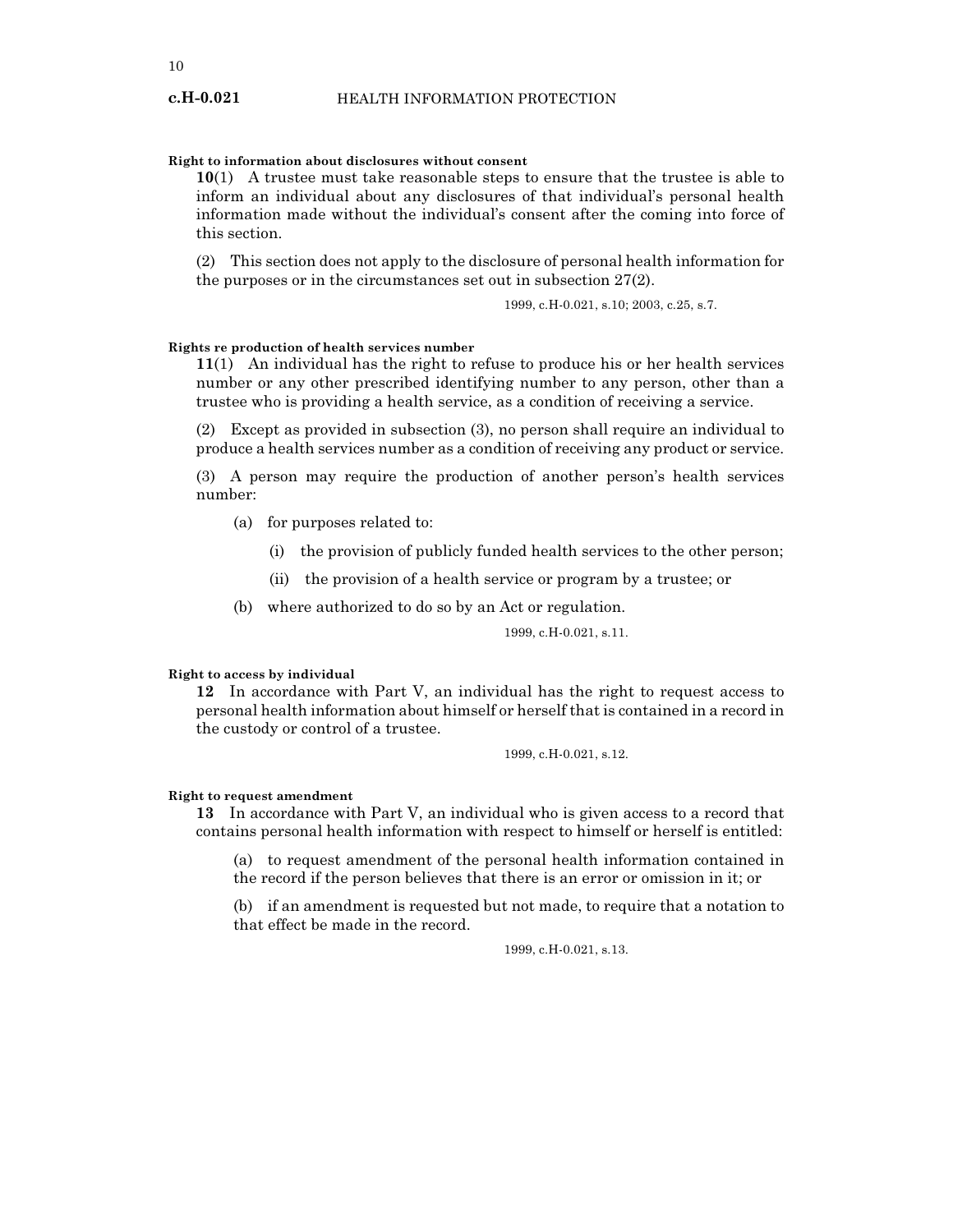11

#### Right to review or appeal

14 In accordance with Part VI, an individual has the right to apply to the commissioner to request a review of an action taken or a decision made by a trustee with respect to the individual's personal health information and to appeal to the court a decision made by a trustee with respect to the trustee's compliance or non-compliance with a recommendation by the commissioner.

1999, c.H-0.021, s.14.

#### Right to designate

15 An individual may designate in writing another person to exercise on behalf of the individual any of the individual's rights or powers with respect to personal health information.

1999, c.H-0.021, s.15; 2003, c.25, s.8.

# PART III Duty of Trustee to Protect Personal Health Information

#### Duty to protect

16 Subject to the regulations, a trustee that has custody or control of personal health information must establish policies and procedures to maintain administrative, technical and physical safeguards that will:

- (a) protect the integrity, accuracy and confidentiality of the information;
- (b) protect against any reasonably anticipated:
	- (i) threat or hazard to the security or integrity of the information;
	- (ii) loss of the information; or

(iii) unauthorized access to or use, disclosure or modification of the information; and

(c) otherwise ensure compliance with this Act by its employees.

1999, c.H-0.021, s.16.

#### Retention and destruction policy

17(1) Not yet proclaimed.

(2) A trustee must ensure that:

(a) personal health information stored in any format is retrievable, readable and useable for the purpose for which it was collected for the full retention period of the information established in the policy mentioned in subsection (1); and

(b) personal health information is destroyed in a manner that protects the privacy of the subject individual.

1999, c.H-0.021, s.17.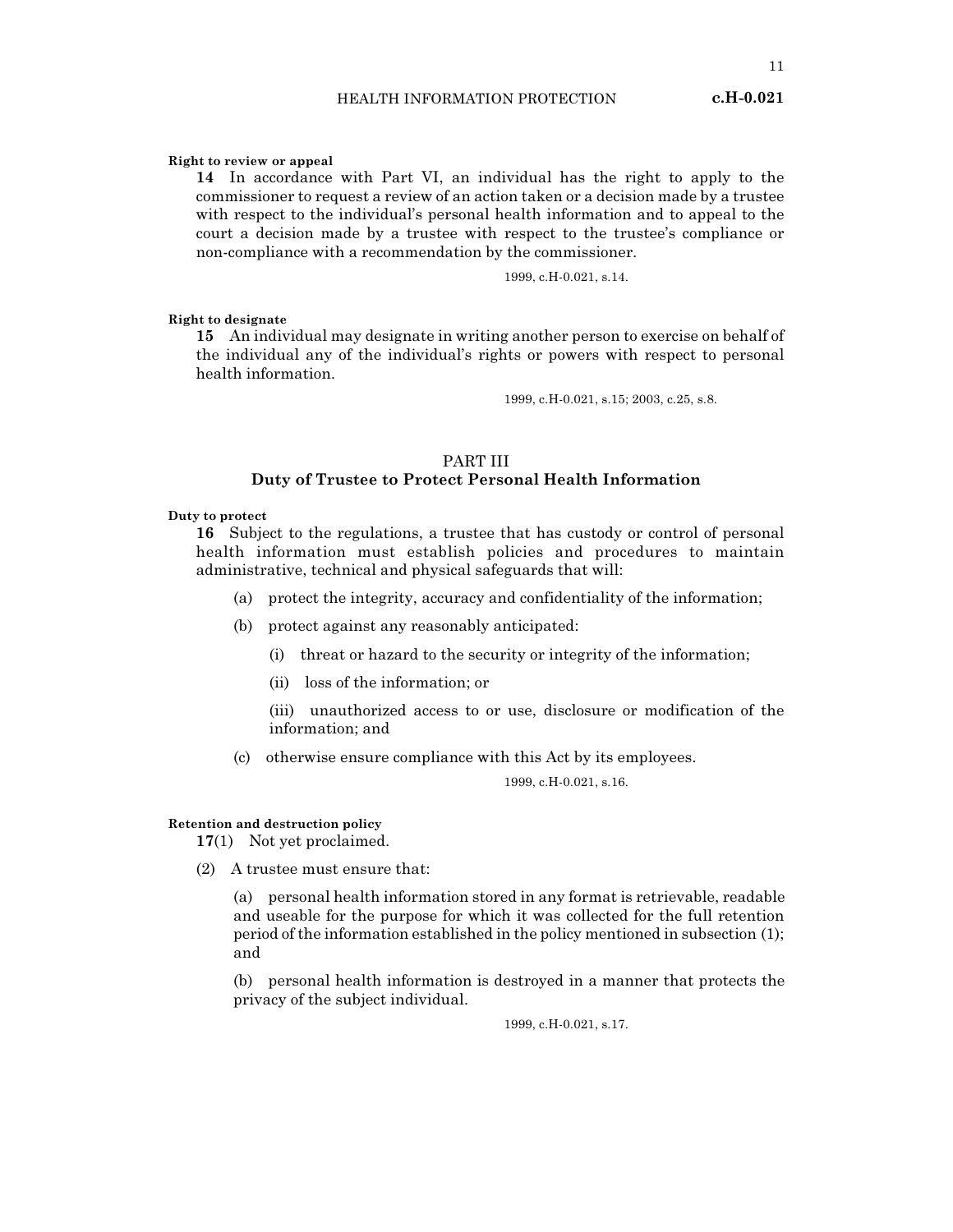#### Information management service provider

18(1) A trustee may provide personal health information to an information management service provider:

(a) for the purpose of having the information management service provider process, store, archive or destroy the personal health information for the trustee;

(b) to enable the information management service provider to provide the trustee with information management or information technology services;

(c) for the purpose of having the information management service provider take custody and control of the personal health information pursuant to section 22 when the trustee ceases to be a trustee; or

(d) for the purpose of combining records containing personal health information.

(2) Not yet proclaimed.

(3) An information management service provider shall not use, disclose, obtain access to, process, store, archive, modify or destroy personal health information received from a trustee except for the purposes set out in subsection (1).

(4) Not yet proclaimed.

(5) If a trustee is also an information management service provider and has received personal health information from another trustee in accordance with subsection (1), the trustee receiving the information is deemed to be an information management service provider for the purposes of that personal health information and does not have any of the rights and duties of a trustee with respect to that information.

1999, c.H-0.021, s.18; 2003, c.25, s.9.

#### Comprehensive health record

18.1(1) Subject to the terms of any agreements made pursuant to subsection 18(2), the Saskatchewan Health Information Network or a prescribed person may create comprehensive health records with respect to individuals.

(2) A comprehensive health record with respect to an individual:

(a) consists of records containing the individual's personal health information that are provided by two or more trustees;

- (b) is created for the purposes of:
	- (i) compiling a complete health history of the individual; and
	- (ii) providing access to that history to any trustee; and

(c) is stored and controlled by the Saskatchewan Health Information Network or the prescribed person that created it.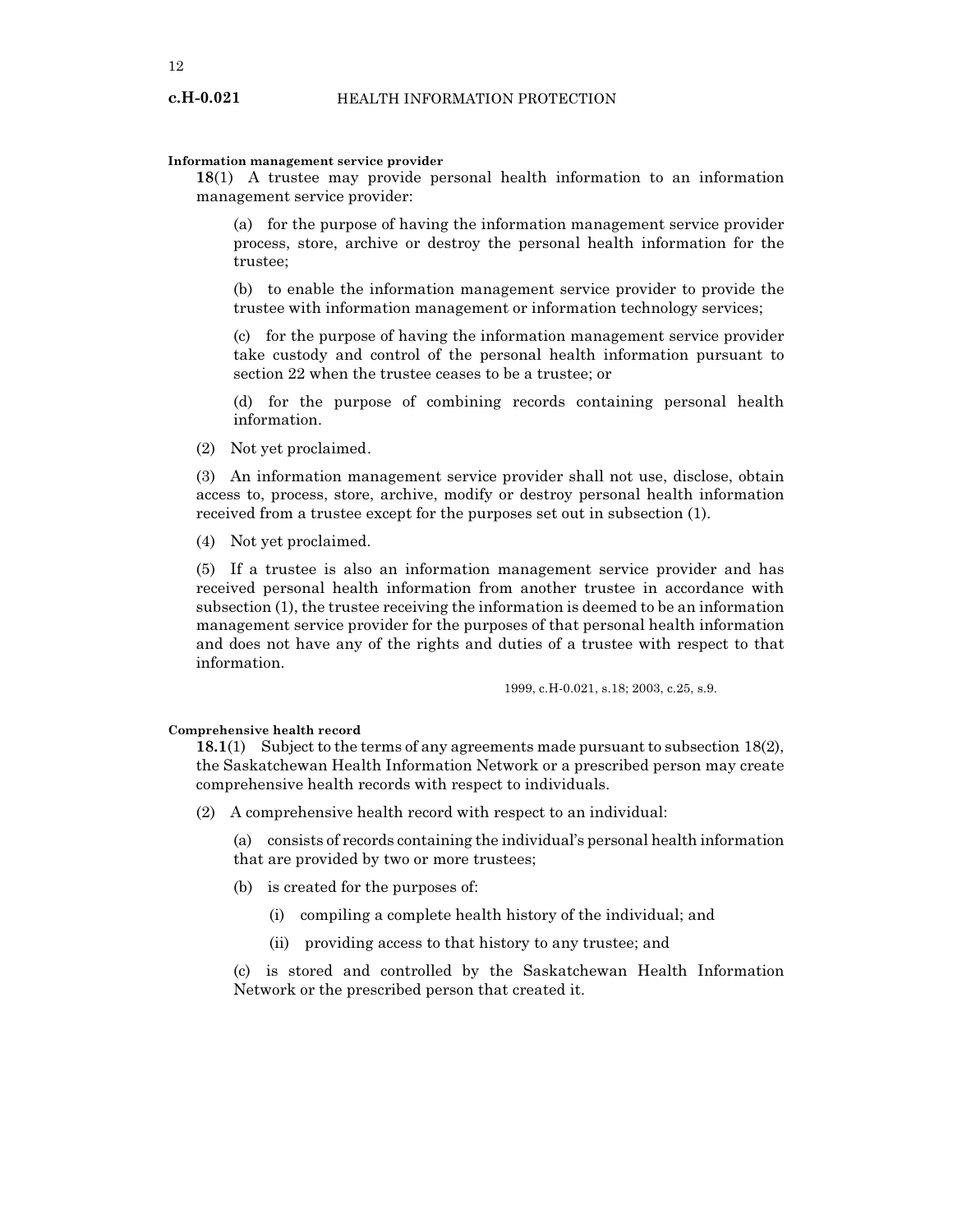13

(3) The Saskatchewan Health Information Network or a prescribed person shall provide a trustee with access to a comprehensive health record only if:

(a) access is authorized by each trustee whose records were used to compile the comprehensive health record; and

(b) either:

(i) the subject individual has provided consent in writing authorizing the trustee to have access; or

(ii) one of the purposes or circumstances set out in subsection 27(2) or (4) exists and the subject individual has not made a direction pursuant to subsection 8(2) or (3).

(4) Nothing in this section prevents the combining of records of personal health information where the combination is not for the purpose of creating a comprehensive health record.

2003, c.25, s.10.

#### Duty to collect accurate information

19 In collecting personal health information, a trustee must take reasonable steps to ensure that the information is accurate and complete.

2003, c.25, s.11.

#### Duty where one trustee discloses to another

20(1) Where one trustee discloses personal health information to another trustee, the information may become a part of the records of the trustee to whom it is disclosed, while remaining part of the records of the trustee that makes the disclosure.

(2) Where personal health information disclosed by one trustee becomes a part of the records of the trustee to whom the information is disclosed, the trustee to whom the information is disclosed is subject to the same duties with respect to that information as the trustee that discloses the information.

1999, c.H-0.021, s.20.

#### Duty where disclosing to persons other than trustees

21 Where a trustee discloses personal health information to a person who is not a trustee, the trustee must:

(a) take reasonable steps to verify the identity of the person to whom the information is disclosed; and

(b) where the disclosure is made without the consent of the subject individual, take reasonable steps to ensure that the person to whom the information is disclosed is aware that the information must not be used or disclosed for any purpose other than the purpose for which it was disclosed unless otherwise authorized pursuant to this Act.

1999, c.H-0.021, s.21; 2003, c.25, s.12.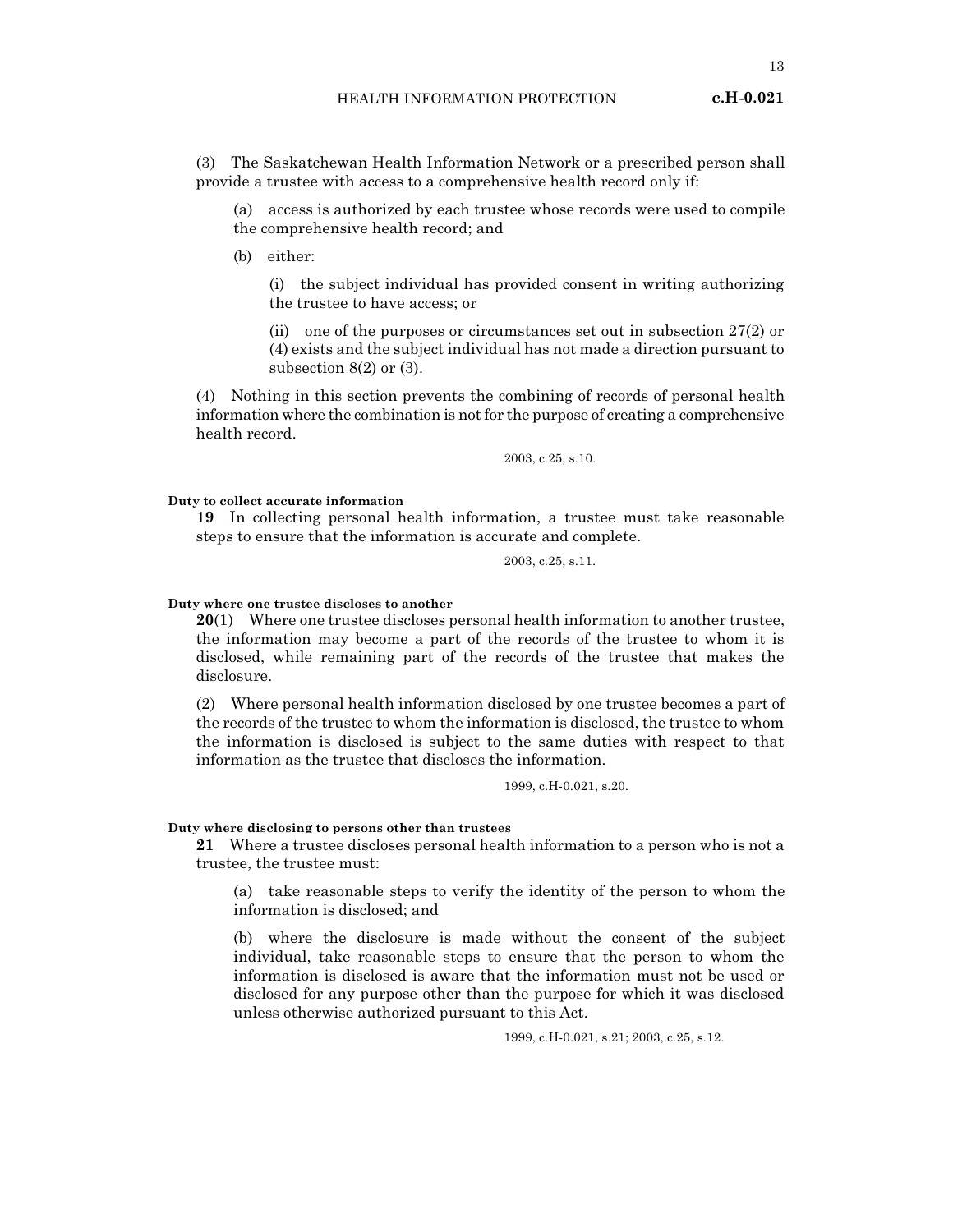#### Continuing duties of trustees

22(1) Where a trustee ceases to be a trustee with respect to any records containing personal health information, the duties imposed by this Act on a trustee with respect to personal health information in the custody or control of the trustee continue to apply to the former trustee until the former trustee transfers custody and control of the personal health information to another trustee or to an information management service provider that is a designated archive.

(2) Where a former trustee fails to carry out the duties continued pursuant to subsection (1), the minister may appoint a person or body to act in place of the former trustee until custody and control of the personal health information is transferred to another trustee or to an information management service provider that is a designated archive.

(3) Where a trustee dies, the duties imposed by this Act on a trustee with respect to personal health information in the custody or control of the trustee become the duties of the personal representative of the trustee and continue to apply to the personal representative until the personal representative transfers custody and control of the personal health information to another trustee or to an information management service provider that is a designated archive.

1999, c.H-0.021, s.22.

# PART IV Limits on Collection, Use and Disclosure of Personal Health Information by Trustees

#### Collection, use and disclosure on need-to-know basis

23(1) A trustee shall collect, use or disclose only the personal health information that is reasonably necessary for the purpose for which it is being collected, used or disclosed.

((2) A trustee must establish policies and procedures to restrict access by the trustee's employees to an individual's personal health information that is not required by the employee to carry out the purpose for which the information was collected or to carry out a purpose authorized pursuant to this Act.

(3) Repealed. 2003, c.25, s.13.

(4) A trustee must, where practicable, use or disclose only de-identified personal health information if it will serve the purpose.

1999, c.H-0.021, s.23; 2003, c.25, s.13.

#### Restrictions on collection

 $24(1)$  A trustee shall ensure that the primary purpose for collecting personal health information is for the purposes of a program, activity or service of the trustee that can reasonably be expected to benefit the subject individual.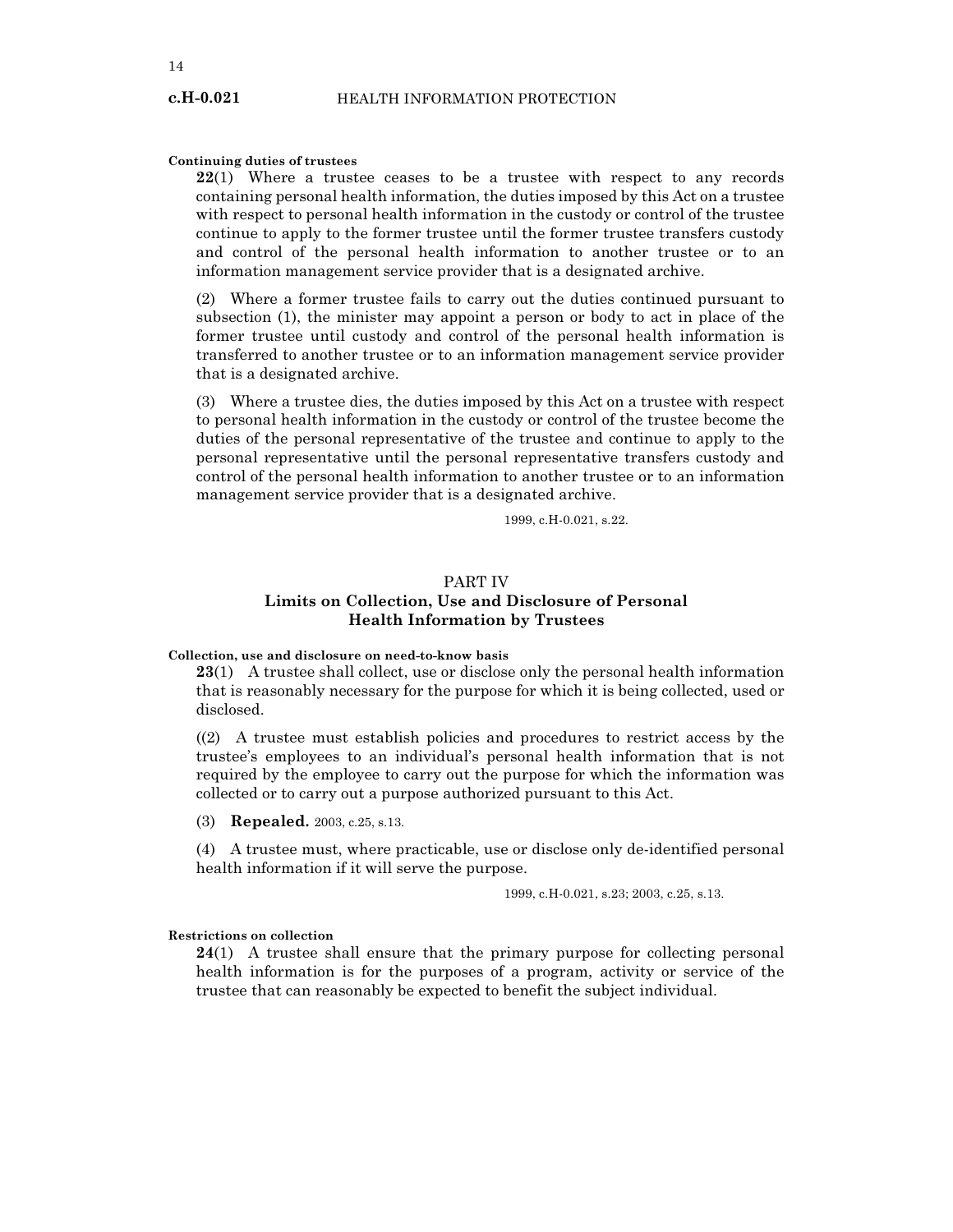(2) A trustee may collect personal health information for a secondary purpose if the secondary purpose is consistent with any of the purposes for which personal health information may be disclosed pursuant to section 27, 28 or 29.

(3) Nothing in this Act prohibits the collection of personal health information where that collection is authorized by another Act or by a regulation made pursuant to another Act.

(4) A trustee may collect personal health information for any purpose with the consent of the subject individual.

1999, c.H-0.021, s.24.

#### Manner of collection

25(1) Subject to subsection (2), a trustee shall collect personal health information directly from the subject individual, except where:

- (a) the individual consents to collection of the information by other methods;
- (b) the individual is unable to provide the information;

(c) the trustee believes, on reasonable grounds, that collection directly from the subject individual would prejudice the mental or physical health or the safety of the subject individual or another individual;

(d) the information is collected, and is necessary, for the purpose of:

(i) determining the eligibility of the individual to participate in a program of the trustee or receive a product or service from the trustee, in the course of processing an application made by or on behalf of the individual; or

(ii) verifying the eligibility of the individual who is participating in a program of the trustee or receiving a product or service from the trustee;

(e) the information is available to the public;

(f) the trustee collects the information by disclosure from another trustee pursuant to section 27, 28 or 29; or

(g) prescribed circumstances exist.

(2) Where the collection is for the purpose of assembling the family health history of an individual, a trustee may collect personal health information from the individual about other members of the individual's family.

(3) Where a trustee collects personal health information from anyone other than the subject individual, the trustee must take reasonable steps to verify the accuracy of the information.

(3.1) Subsection (3) does not apply to personal health information collected by the Saskatchewan Archives Board for the purposes of The Archives Act, 2004.

1999, c.H-0.021, s.25; 2004, c.A-26.1, s.37.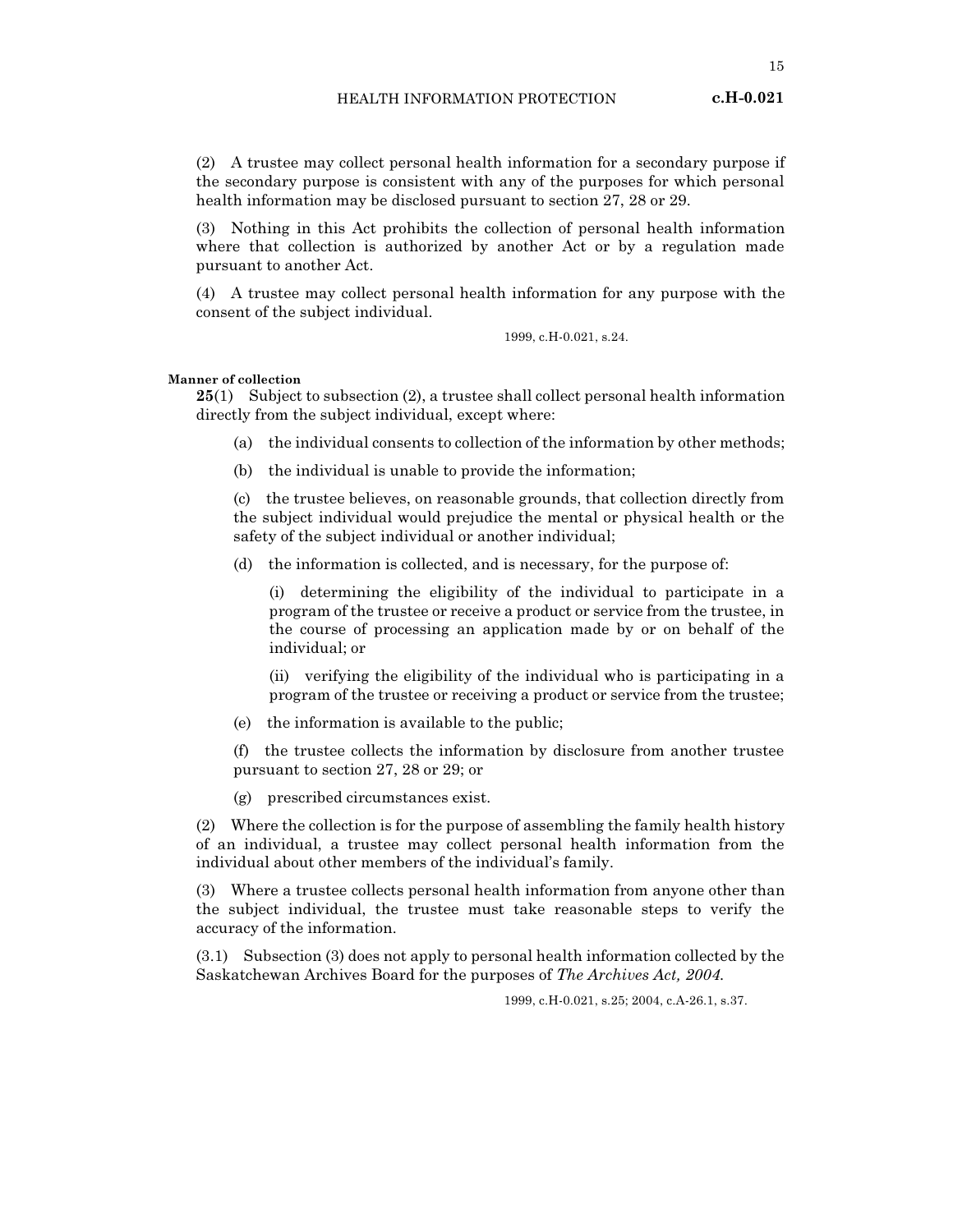#### Restrictions on use

26(1) A trustee shall not use personal health information in the custody or control of the trustee except with the consent of the subject individual or in accordance with this section.

(2) A trustee may use personal health information:

(a) for a purpose for which the information may be disclosed by the trustee pursuant to section 27, 28 or 29;

- (b) for the purposes of de-identifying the personal health information;
- (c) for a purpose that will primarily benefit the subject individual; or
- (d) for a prescribed purpose.

(3) Nothing in subsection (2) authorizes a trustee as an employer to use or obtain access to the personal health information of an individual who is an employee or prospective employee for any purpose related to the employment of the individual without the individual's consent.

2003, c.25, s.14.

#### Disclosure

27(1) A trustee shall not disclose personal health information in the custody or control of the trustee except with the consent of the subject individual or in accordance with this section, section 28 or section 29.

(2) A subject individual is deemed to consent to the disclosure of personal health information:

(a) for the purpose for which the information was collected by the trustee or for a purpose that is consistent with that purpose;

(b) for the purpose of arranging, assessing the need for, providing, continuing, or supporting the provision of, a service requested or required by the subject individual; or

(c) to the subject individual's next of kin or someone with whom the subject individual has a close personal relationship if:

(i) the disclosure relates to health services currently being provided to the subject individual; and

(ii) the subject individual has not expressed a contrary intention to a disclosure of that type.

(3) A trustee shall not disclose personal health information on the basis of a consent pursuant to subsection (2) unless:

(a) in the case of a trustee other than a health professional, the trustee has established policies and procedures to restrict the disclosure of personal health information to those persons who require the information to carry out a purpose for which the information was collected or to carry out a purpose authorized pursuant to this Act; or

(b) in the case of a trustee who is a health professional, the trustee makes the disclosure in accordance with the ethical practices of the trustee's profession.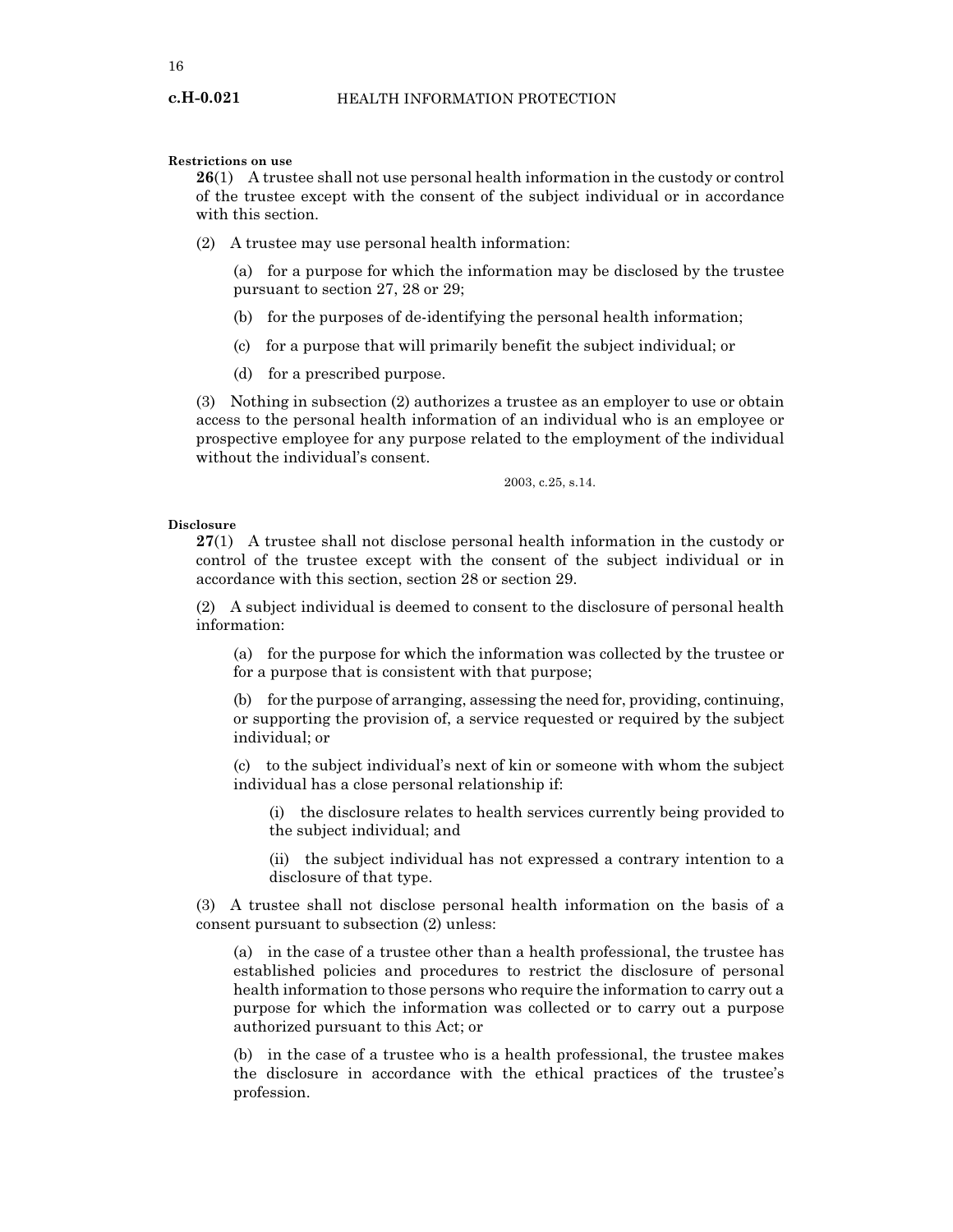17

(4) A trustee may disclose personal health information in the custody or control of the trustee without the consent of the subject individual in the following cases:

(a) where the trustee believes, on reasonable grounds, that the disclosure will avoid or minimize a danger to the health or safety of any person;

(b) where, in the opinion of the trustee, disclosure is necessary for monitoring, preventing or revealing fraudulent, abusive or dangerous use of publicly funded health services;

(c) where the disclosure is being made to a trustee that is the successor of the trustee that has custody or control of the information, if the trustee makes a reasonable attempt to inform the subject individuals of the disclosure;

(d) to a person who, pursuant to The Health Care Directives and Substitute Health Care Decision Makers Act, is entitled to make a health care decision, as defined in that Act, on behalf of the subject individual, where the personal health information is required to make a health care decision with respect to that individual;

(e) if the subject individual is deceased:

(i) where the disclosure is being made to the personal representative of the subject individual for a purpose related to the administration of the subject individual's estate; or

(ii) where the information relates to circumstances surrounding the death of the subject individual or services recently received by the subject individual, and the disclosure:

(A) is made to a member of the subject individual's immediate family or to anyone else with whom the subject individual had a close personal relationship; and

(B) is made in accordance with established policies and procedures of the trustee, or where the trustee is a health professional, made in accordance with the ethical practices of that profession;

(f) where the disclosure is being made in accordance with section 22 to another trustee or an information management service provider that is a designated archive;

(g) where the disclosure is being made to a standards or quality of care committee established by one or more trustees to study or evaluate health services practice in a health services facility, health region or other health service area that is the responsibility of the trustee, if the committee:

- (i) uses the information only for the purpose for which it was disclosed;
- (ii) does not make a further disclosure of the information; and

(iii) takes reasonable steps to preserve the confidentiality of the information;

(h) subject to subsection (5), where the disclosure is being made to a health professional body or a prescribed professional body that requires the information for the purposes of carrying out its duties pursuant to an Act with respect to regulating the profession;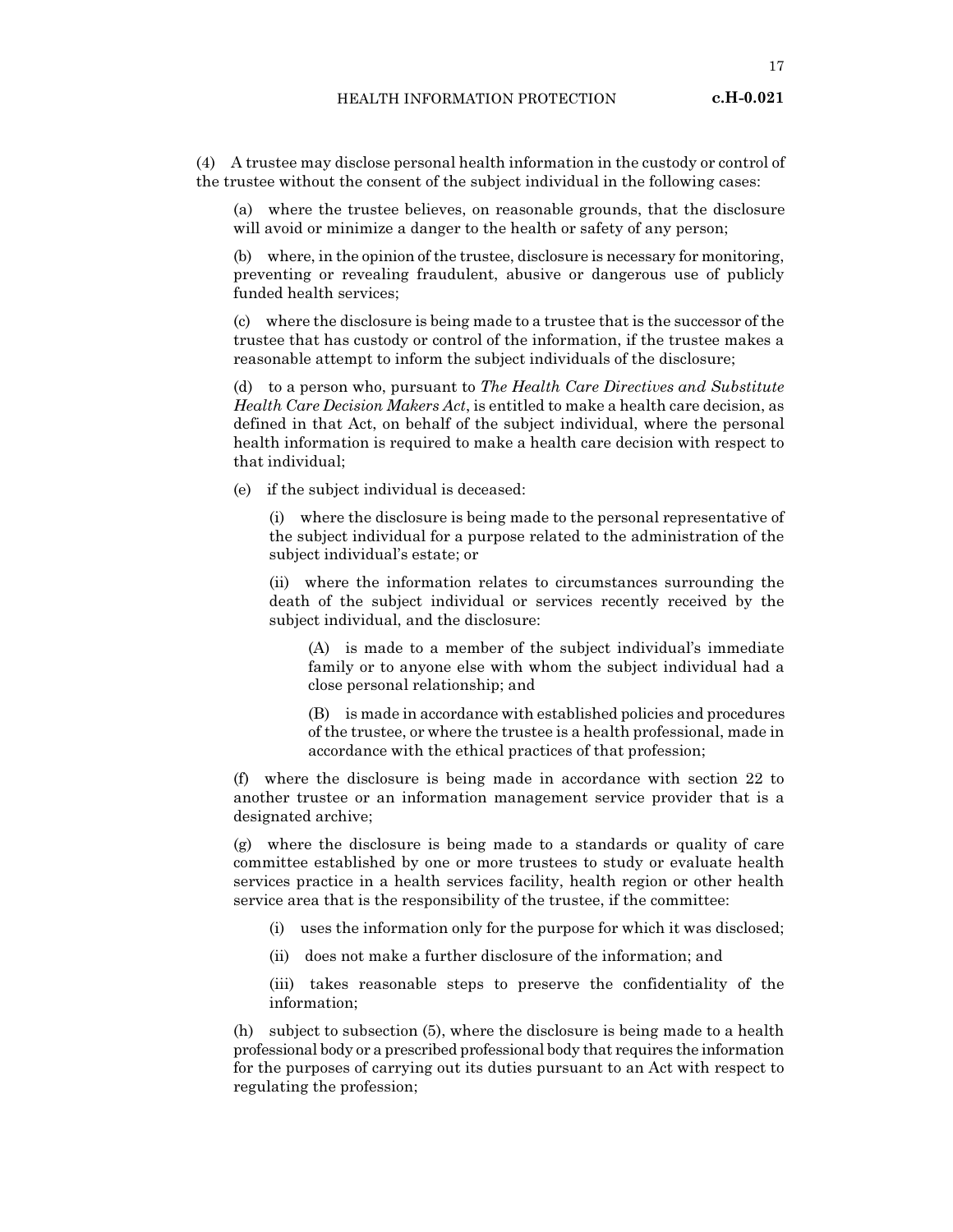(i) where the disclosure is being made for the purpose of commencing or conducting a proceeding before a court or tribunal or for the purpose of complying with:

(i) an order or demand made or subpoena or warrant issued by a court, person or body that has the authority to compel the production of information; or

(ii) rules of court that relate to the production of information;

(j) subject to subsection (6), where the disclosure is being made for the provision of health or social services to the subject individual, if, in the opinion of the trustee, disclosure of the personal health information will clearly benefit the health or well-being of the subject individual, but only where it is not reasonably practicable to obtain consent;

(k) where the disclosure is being made for the purpose of:

(i) obtaining payment for the provision of services to the subject individual; or

(ii) planning, delivering, evaluating or monitoring a program of the trustee;

(l) where the disclosure is permitted pursuant to any Act or regulation;

(m) where the disclosure is being made to the trustee's legal counsel for the purpose of providing legal services to the trustee;

(n) in the case of a trustee who controls the operation of a pharmacy as defined in The Pharmacy Act, 1996, a physician, a dentist or the minister, where the disclosure is being made pursuant to a program to monitor the use of drugs that is authorized by a bylaw made pursuant to The Medical Profession Act, 1981 and approved by the minister;

(o) in the case of a trustee who controls the operation of a pharmacy as defined in The Pharmacy Act, 1996, where the disclosure is being made pursuant to a program to monitor the use of drugs that is authorized by a bylaw made pursuant to The Pharmacy Act, 1996 and approved by the minister;

(p) in prescribed circumstances.

(5) For the purposes of clause  $(4)(h)$ , where the personal health information in question is about a member of the profession regulated by the health professional body or prescribed professional body, disclosure may be made only:

- (a) in accordance with clause  $(4)(i)$ ;
- (b) with the express consent of the subject individual; or

(c) if the trustee has reasonable grounds to believe that the personal health information is relevant to the ability of the subject individual to practise his or her profession, on the request of the health professional body or prescribed professional body.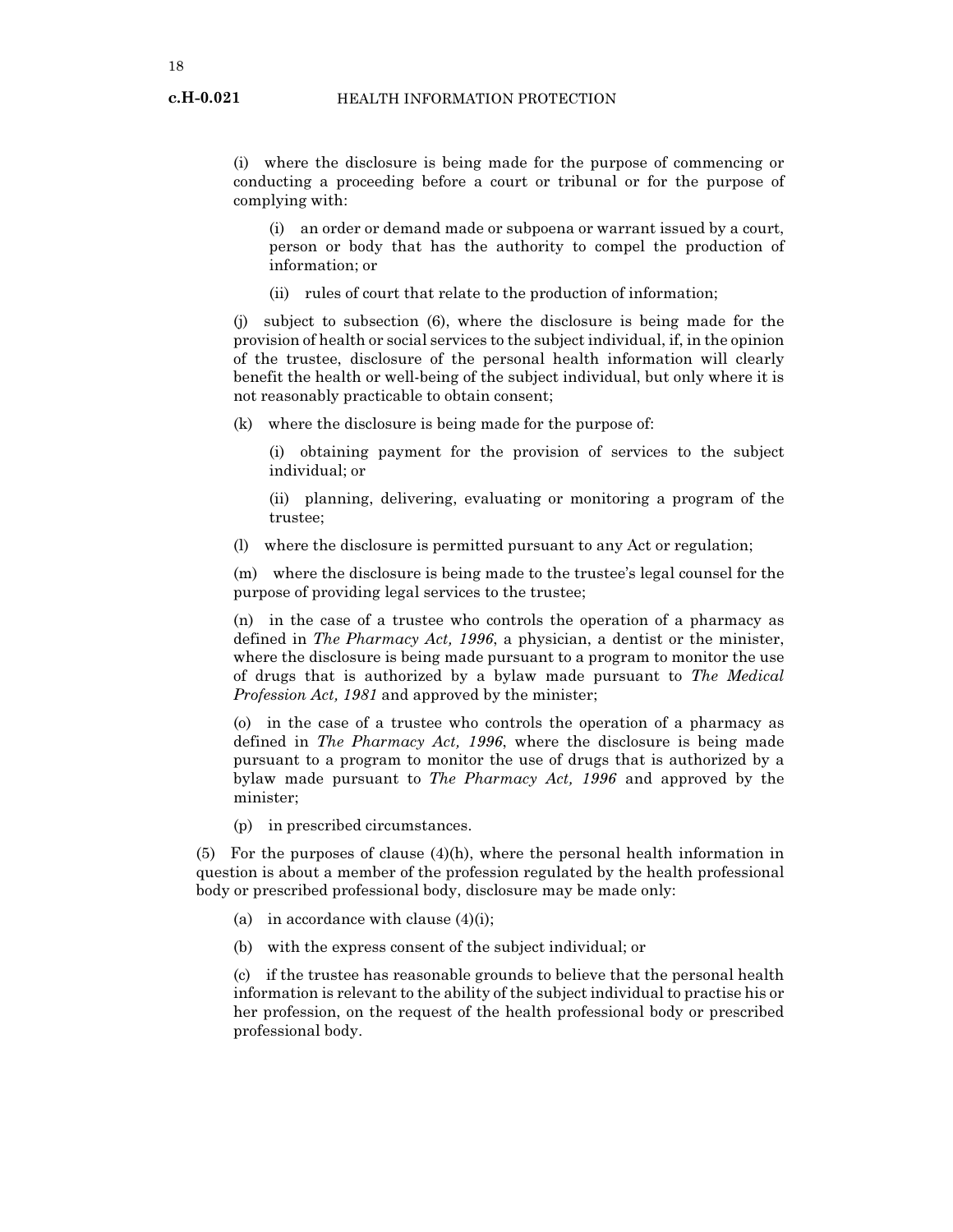(6) Disclosure of personal health information pursuant to clause (4)(j) may be made only where the person to whom the information is to be disclosed agrees:

(a) to use the information only for the purpose for which it is being disclosed; and

(b) not to make a further disclosure of the information in the course of carrying out any of the activities mentioned in that clause.

2003, c.25, s.14.

#### Disclosure of registration information

28(1) The minister may disclose registration information without the consent of the subject individual:

(a) to a trustee in connection with the provision of health services by the trustee;

(b) to another government institution, a regional health authority or an affiliate, for the purpose of verifying the eligibility of an individual to participate in a program of, or receive a service from, the government institution, regional health authority or affiliate:

(i) in the course of processing an application made by or on behalf of the individual; or

(ii) if the individual is already participating in the program or receiving the service;

(c) to another government institution, a regional health authority or an affiliate, for the purpose of verifying the accuracy of registration information held by the government institution, regional health authority or affiliate; or

(d) with the approval of the Lieutenant Governor in Council, to another government institution on any terms or conditions that the Lieutenant Governor in Council may determine.

(2) For the purposes set out in subsection (3), registration information may be disclosed without the consent of the subject individual:

- (a) by the minister to a regional health authority or affiliate;
- (b) by a regional health authority or affiliate to the minister; or

(c) by one regional health authority or affiliate to another regional health authority or affiliate.

(3) Registration information may be disclosed pursuant to subsection (2) for the purpose of planning, delivering, evaluating or monitoring a program of the minister, a regional health authority or an affiliate that relates to the provision of health services or payment for health services.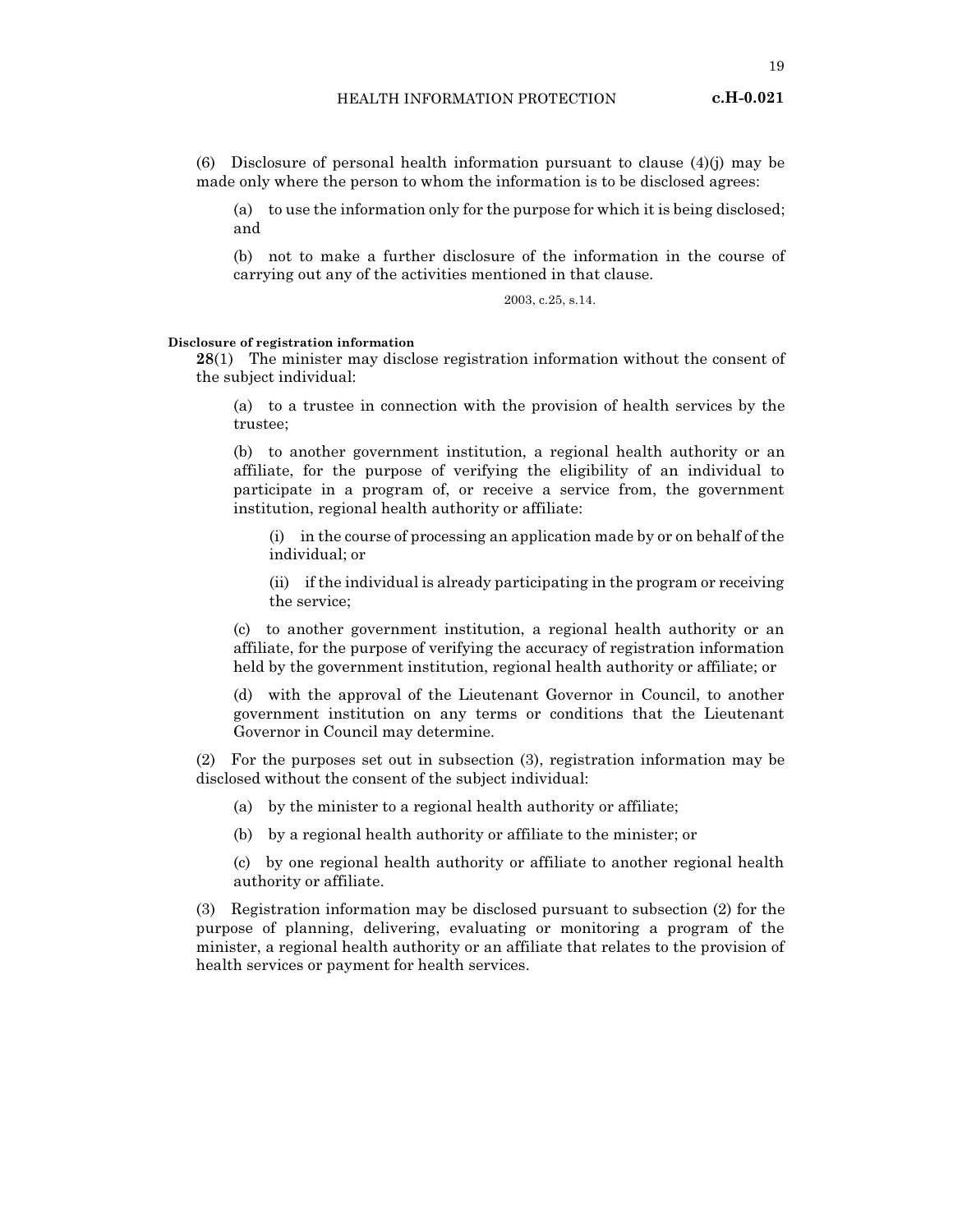20

(4) The minister or a regional health authority may, without the consent of the subject individuals, disclose the names, dates of birth, telephone numbers and addresses of individuals under the age of seven years to a board of education or the Conseil scolaire fransaskois within the meaning of The Education Act, 1995 for the purpose of planning or administration by the board of education or the Conseil scolaire fransaskois.

(5) With the approval of the Lieutenant Governor in Council, the minister may enter into agreements for the sharing of registration information with:

(a) the Government of Canada or the government of a province or territory of Canada; or

(b) a prescribed person or body.

(6) An agreement pursuant to subsection (5) must specify that the party to whom the registration information is disclosed shall use the information only for the purposes specified in the agreement.

(7) The minister may disclose registration information without the consent of the subject individual in accordance with an agreement entered into pursuant to subsection (5).

(8) Registration information may be disclosed without the consent of the subject individual in accordance with the regulations.

1999, c.H-0.021, s.28; 2002, c.R-8.2, s.77.

#### Use and disclosure for research

29(1) A trustee or a designated archive may use or disclose personal health information for research purposes with the express consent of the subject individual if:

(a) in the opinion of the trustee or designated archive, the research project is not contrary to the public interest;

(b) the research project has been approved by a research ethics committee approved by the minister; and

(c) the person who is to receive the personal health information enters into an agreement with the trustee or designated archive that contains provisions:

(i) providing that the person who is to receive the information must not disclose the information;

(ii) providing that the person who is to receive the information will ensure that the information will be used only for the purpose set out in the agreement;

(iii) providing that the person who is to receive the information will take reasonable steps to ensure the security and confidentiality of the information; and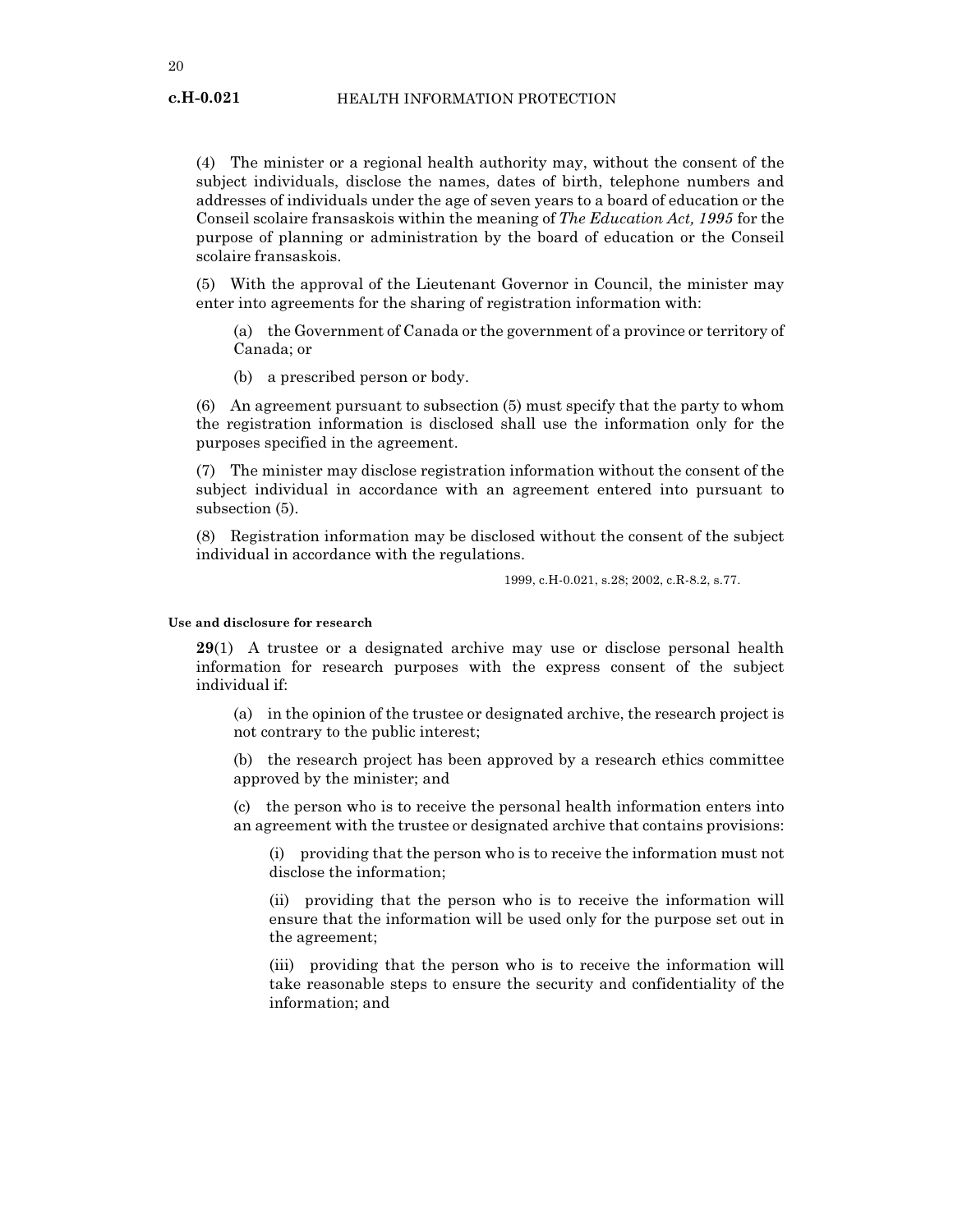(iv) specifying when the person who is to receive the information must do all or any of the following:

(A) return to the trustee or designated archive any original records or copies of records containing personal health information;

(B) destroy any copies of records containing personal health information received from the trustee or designated archive or any copies made by the researcher of records containing personal health information received from the trustee or designated archive.

(2) Where it is not reasonably practicable for the consent of the subject individual to be obtained, a trustee or designated archive may use or disclose personal health information for research purposes if:

(a) the research purposes cannot reasonably be accomplished using de-identified personal health information or other information;

(b) reasonable steps are taken to protect the privacy of the subject individual by removing all personal health information that is not required for the purposes of the research;

(c) in the opinion of the research ethics committee, the potential benefits of the research project clearly outweigh the potential risk to the privacy of the subject individual; and

(d) all of the requirements set out in clauses  $(1)(a)$  to  $(c)$  are met.

1999, c.H-0.021, s.29.

Use or disclosure prohibited

30(1) No person who is aware, or should reasonably be aware, that he or she has received personal health information in contravention of this Act shall use or disclose the information without the consent of the subject individual or, where the subject individual is deceased, without the consent of a prescribed person.

(2) Subsection (1) does not apply to personal health information disclosed by a trustee to a member of the subject individual's immediate family or to anyone else with whom the subject individual has a close personal relationship.

(3) Repealed. 2003, c.25, s.15.

1999, c.H-0.021, s.30; 2003, c.25, s.15.

# PART V Access of Individuals to Personal Health Information

# Interpretation of Part

31 In this Part:

(a) "applicant" means an individual who makes a written request for access to personal health information about himself or herself;

(b) "written request for access" means a request made pursuant to section 34.

1999, c.H-0.021, s.31.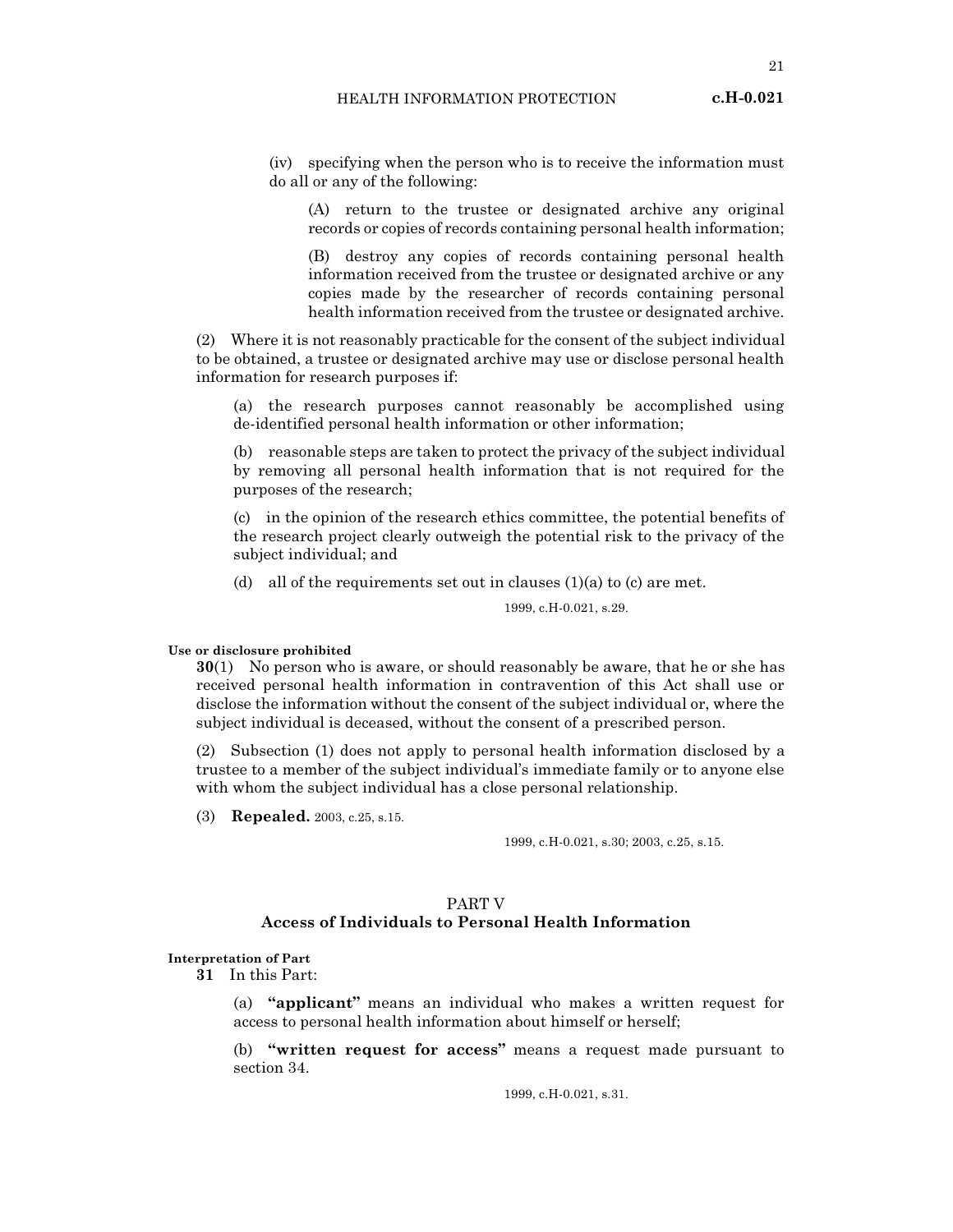# Right of access

c.H-0.021

32 Subject to this Part, on making a written request for access, an individual has the right to obtain access to personal health information about himself or herself that is contained in a record in the custody or control of a trustee.

1999, c.H-0.021, s.32.

#### Oral request for access

33 Nothing in this Act precludes:

(a) an individual from making an oral request for access to personal health information about himself or herself that is contained in a record in the custody or control of a trustee; or

(b) a trustee from responding to an oral request.

1999, c.H-0.021, s.33.

## Written request for access

34(1) An individual may, in accordance with the regulations, make a written request for access to personal health information about himself or herself that is contained in a record in the custody or control of a trustee.

(2) A written request for access must:

(a) be made to the trustee that the applicant believes has custody or control of the record containing the personal health information; and

(b) contain sufficient detail to enable the trustee to identify the personal health information requested.

(3) An applicant must prove his or her identity to the satisfaction of the trustee.

(4) The right to make an application for review pursuant to section 42 applies only to written requests for access.

1999, c.H-0.021, s.34.

#### Duty to assist

35(1) Subject to sections 36 to 38, a trustee shall respond to a written request for access openly, accurately and completely.

(2) On the request of an applicant, a trustee shall:

(a) provide an explanation of any term, code or abbreviation used in the personal health information; or

(b) if the trustee is unable to provide an explanation in accordance with clause (a), refer the applicant to a trustee that is able to provide an explanation.

1999, c.H-0.021, s.35.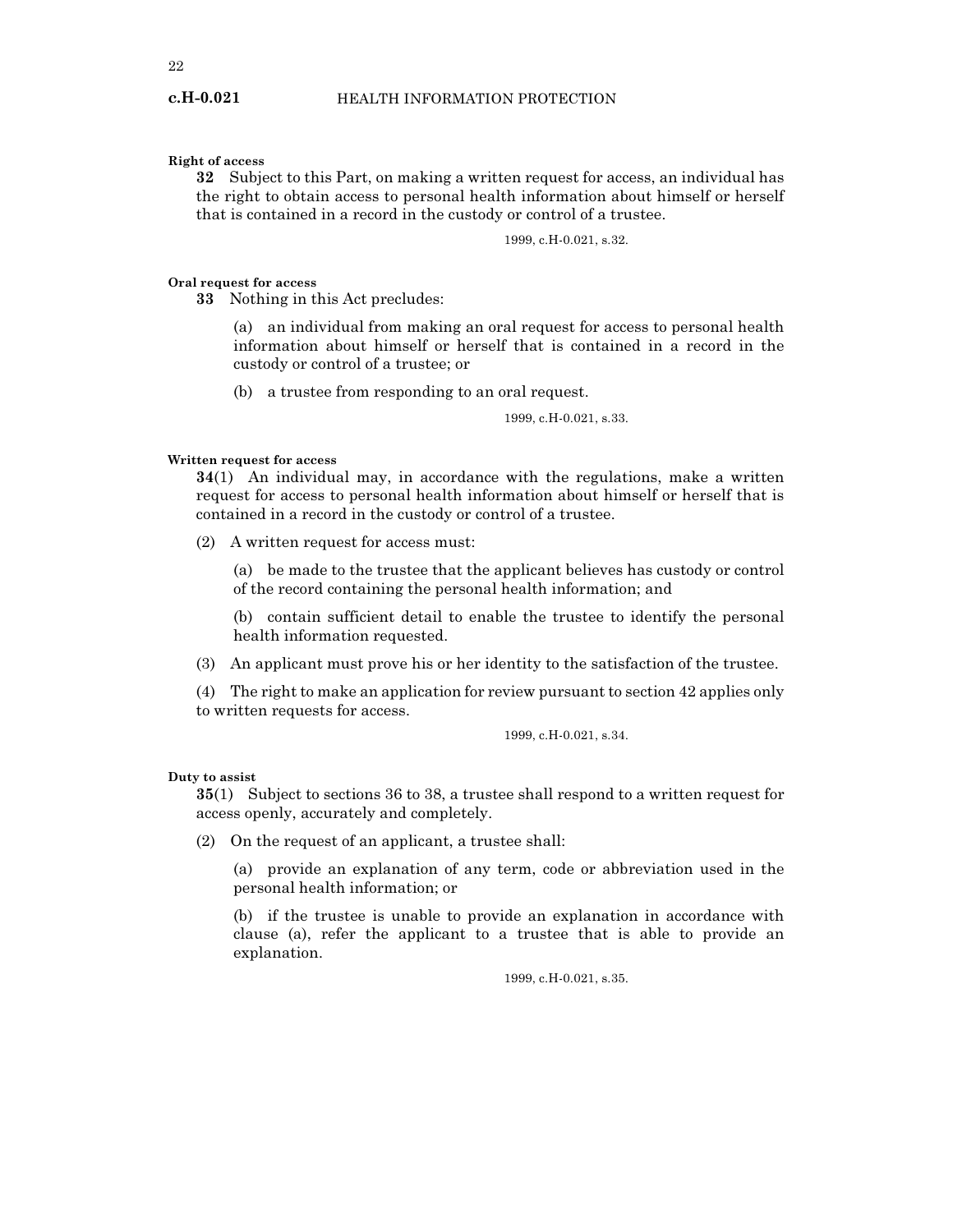Response to written request

36(1) Within 30 days after receiving a written request for access, a trustee must respond to the request in one of the following ways:

(a) by making the personal health information available for examination and providing a copy, if requested, to the applicant;

(b) by informing the applicant that the information does not exist or cannot be found;

(c) by refusing the written request for access, in whole or in part, and informing the applicant:

(i) of the refusal and the reasons for the refusal; and

(ii) of the applicant's right to request a review of the refusal pursuant to Part VI;

(d) by transferring the written request for access to another trustee if the personal health information is in the custody or control of the other trustee.

(2) A trustee that transfers a written request for access pursuant to clause  $(1)(d)$ must notify the applicant of the transfer as soon as reasonably possible, and the trustee to whom the written request for access is transferred must respond to it within 30 days after the date of transfer.

(3) The failure of a trustee to respond to a written request for access within the period mentioned in subsection (1) or (2) is deemed to be a decision to refuse to provide access to the personal health information, unless the written request for access is transferred to another trustee pursuant to clause (1)(d).

1999, c.H-0.021, s.36.

Extension of time

37(1) A trustee may extend the period set out in subsection 36(1) for a reasonable period not exceeding 30 days where:

(a) the request is for access to a large number of records or necessitates a search through a large number of records or there is a large number of requests, and completing the work within the original period would unreasonably interfere with the operations of the trustee; or

(b) consultations that are necessary to comply with the request cannot reasonably be completed within the original period.

(2) A trustee who extends a period pursuant to subsection (1) shall give notice of the extension to the applicant within 30 days after the request is made.

1999, c.H-0.021, s.37.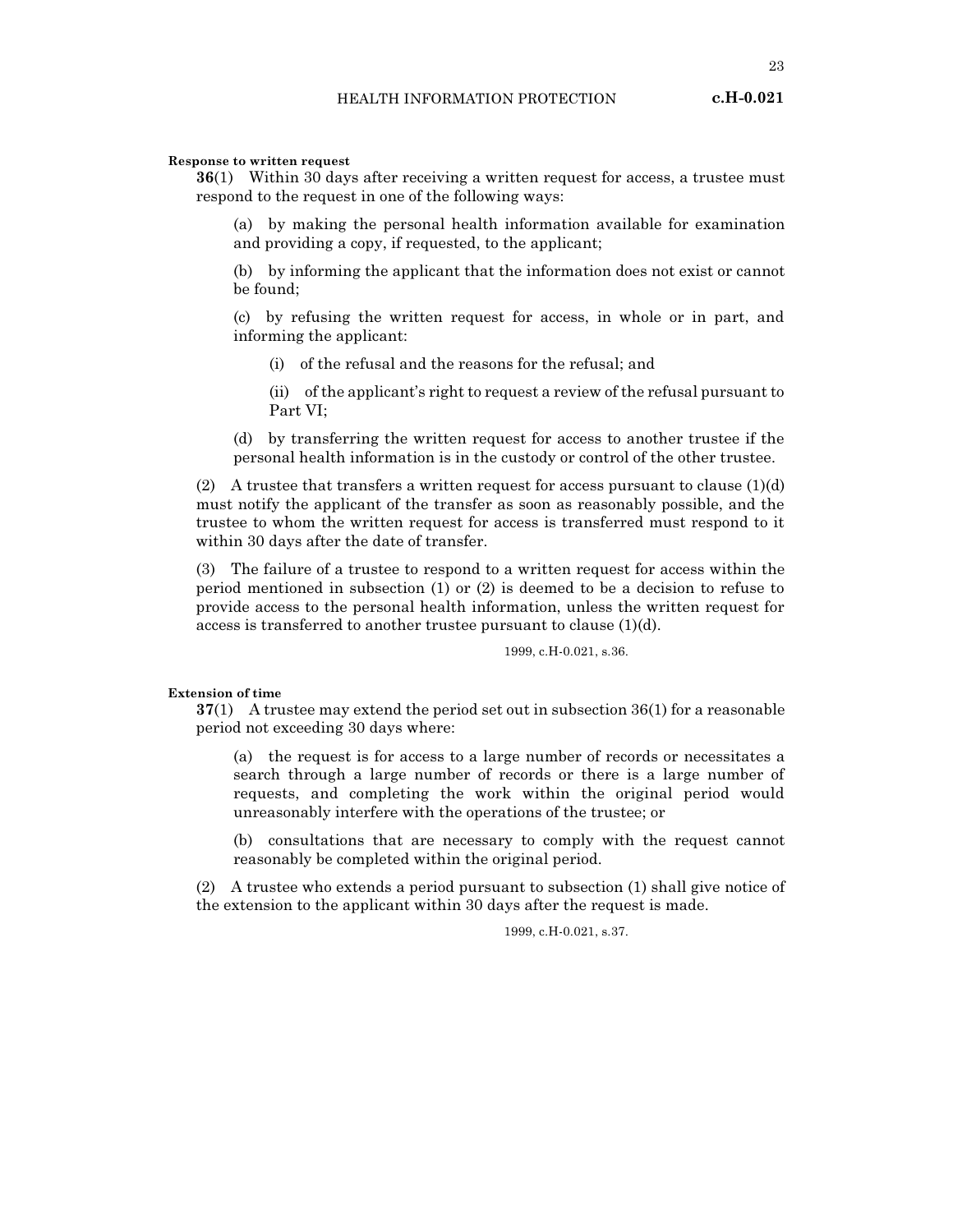Refusing access

c.H-0.021

38(1) Subject to subsection (2), a trustee may refuse to grant an applicant access to his or her personal health information if:

(a) in the opinion of the trustee, knowledge of the information could reasonably be expected to endanger the mental or physical health or the safety of the applicant or another person;

(b) disclosure of the information would reveal personal health information about another person who has not expressly consented to the disclosure;

(c) disclosure of the information could reasonably be expected to identify a third party, other than another trustee, who supplied the information in confidence under circumstances in which confidentiality was reasonably expected;

(d) subject to subsection (3), the information was collected and is used solely:

(i) for the purpose of peer review by health professionals, including joint professional review committees within the meaning of The Saskatchewan Medical Care Insurance Act;

(ii) for the purpose of review by a standards or quality of care committee established to study or evaluate health services practice in a health services facility or health services agency, including a committee as defined in section 10 of The Evidence Act; or

(iii) for the purposes of a body with statutory responsibility for the discipline of health professionals or for the quality or standards of professional services provided by health professionals;

(e) the information was collected principally in anticipation of, or for use in, a civil, criminal or quasi-judicial proceeding; or

(f) disclosure of the information could interfere with a lawful investigation or be injurious to the enforcement of an Act or regulation.

(2) Where a record contains information to which an applicant is refused access, the trustee shall grant access to as much of the record as can reasonably be severed without disclosing the information to which the applicant is refused access.

(3) Where access to personal health information is refused pursuant to clause (1)(d), a trustee must refer the applicant to the trustees from which the personal health information was collected.

1999, c.H-0.021, s.38; 2006, c.19, s.8.

Fee

39 A trustee may charge a reasonable fee not exceeding the prescribed amount to recover costs incurred in providing access to a record containing personal health information.

1999, c.H-0.021, s.39.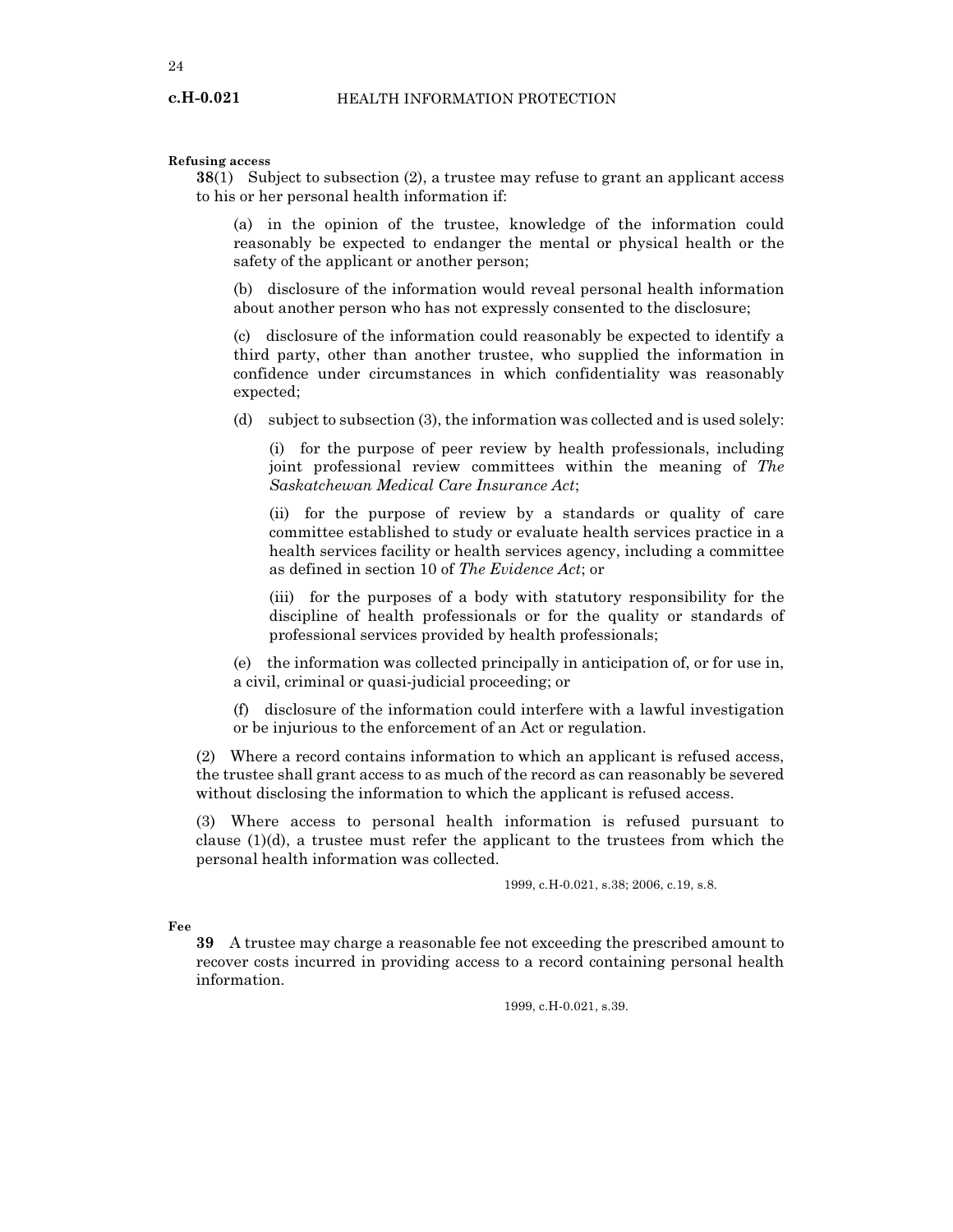# Right of amendment

40(1) An individual who is given access to a record that contains personal health information with respect to himself or herself is entitled:

(a) to request amendment of the personal health information contained in the record if the person believes that there is an error or omission in it; or

(b) if an amendment is requested but not made, to require that a notation to that effect be made in the record.

(2) A request for amendment must be in writing.

(3) Within 30 days after a request for amendment is received, the trustee shall advise the individual in writing that:

- (a) the amendment has been made; or
- (b) a notation pursuant to clause (1)(b) has been made.

(4) Subject to subsection (6), where a trustee makes an amendment or adds a notation pursuant to clause (1)(b), the trustee must, where practicable, give notice of the amendment or notation to any other trustee or person to whom the personal health information has been disclosed by the trustee within the period of one year immediately before the amendment was requested.

(5) A trustee that receives a notice pursuant to subsection (4) must make the amendment or add the notation to any record in the custody or control of the trustee that contains personal health information respecting the individual who requested the amendment.

(6) A trustee is not required to notify other trustees where:

(a) an amendment or a notation cannot reasonably be expected to have an impact on the ongoing provision of health services to the individual; or

(b) the personal health information was disclosed to the other trustees for any of the purposes or in any of the circumstances set out in subsection 27(2).

(7) An amendment required to be made pursuant to this section must not destroy or obliterate existing information in the record being amended, other than registration information.

1999, c.H-0.021, s.40; 2003, c.25, s.16.

# PART VI Review and Appeal

#### Interpretation of Part

41 In this Part:

- (a) "applicant" means a person who makes an application for review;
- (b) "application for review" means an application pursuant to section 42;
- (c) "court" means the Court of Queen's Bench.

1999, c.H-0.021, s.41.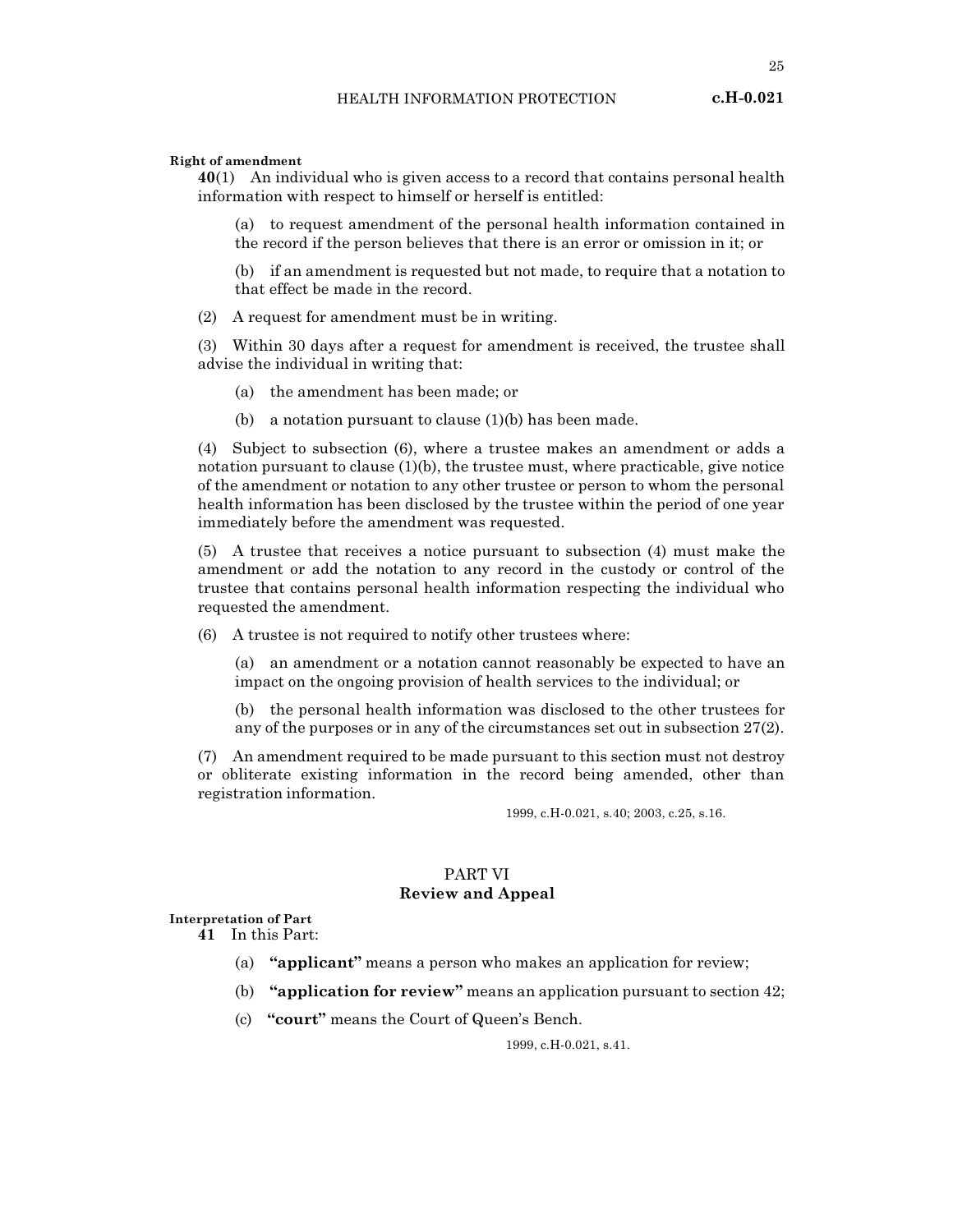#### Application for review

42(1) A person may apply to the commissioner for a review of the matter where:

(a) the person is not satisfied with the decision of a trustee pursuant to section 36;

(b) the person requests an amendment of personal health information pursuant to clause 40(1)(a), and the amendment is not made; or

(c) the person believes that there has been a contravention of this Act.

(2) Subject to subsection (3), an application must be made in accordance with the regulations:

(a) in the case of an application pursuant to clause  $(1)(a)$ , within one year after:

- (i) the applicant is given written notice of the decision of the trustee; or
- (ii) the period mentioned in subsection  $36(2)$  or  $37(1)$  expires;

(b) in the case of an application pursuant to clause  $(1)(b)$ , within one year after the expiry of the period mentioned in subsection 40(3); and

(c) in the case of an application pursuant to clause  $(1)(c)$ , within one year after the discovery of the alleged contravention.

(3) Where a person has commenced another review process, procedure or mechanism of a trustee, an application pursuant to subsection (1) must be made within one year after the day on which the other review process, procedure or mechanism is completed.

1999, c.H-0.021, s.42.

#### Review or refusal to review

43(1) Where the commissioner is satisfied that there are reasonable grounds to review any matter set out in an application for review, the commissioner shall review the matter.

(2) The commissioner may refuse to conduct a review or may discontinue a review if, in the opinion of the commissioner, the application for review:

- (a) is frivolous or vexatious;
- (b) is not made in good faith;
- (c) concerns a trivial matter;
- (d) does not affect the applicant personally;

(e) concerns a trustee that has an internal review process that the applicant has not used;

(f) concerns a professional who is governed by a health professional body or prescribed professional body mentioned in clause 27(4)(h) that regulates its members pursuant to an Act, and the applicant has not used a complaints procedure available through the professional body; or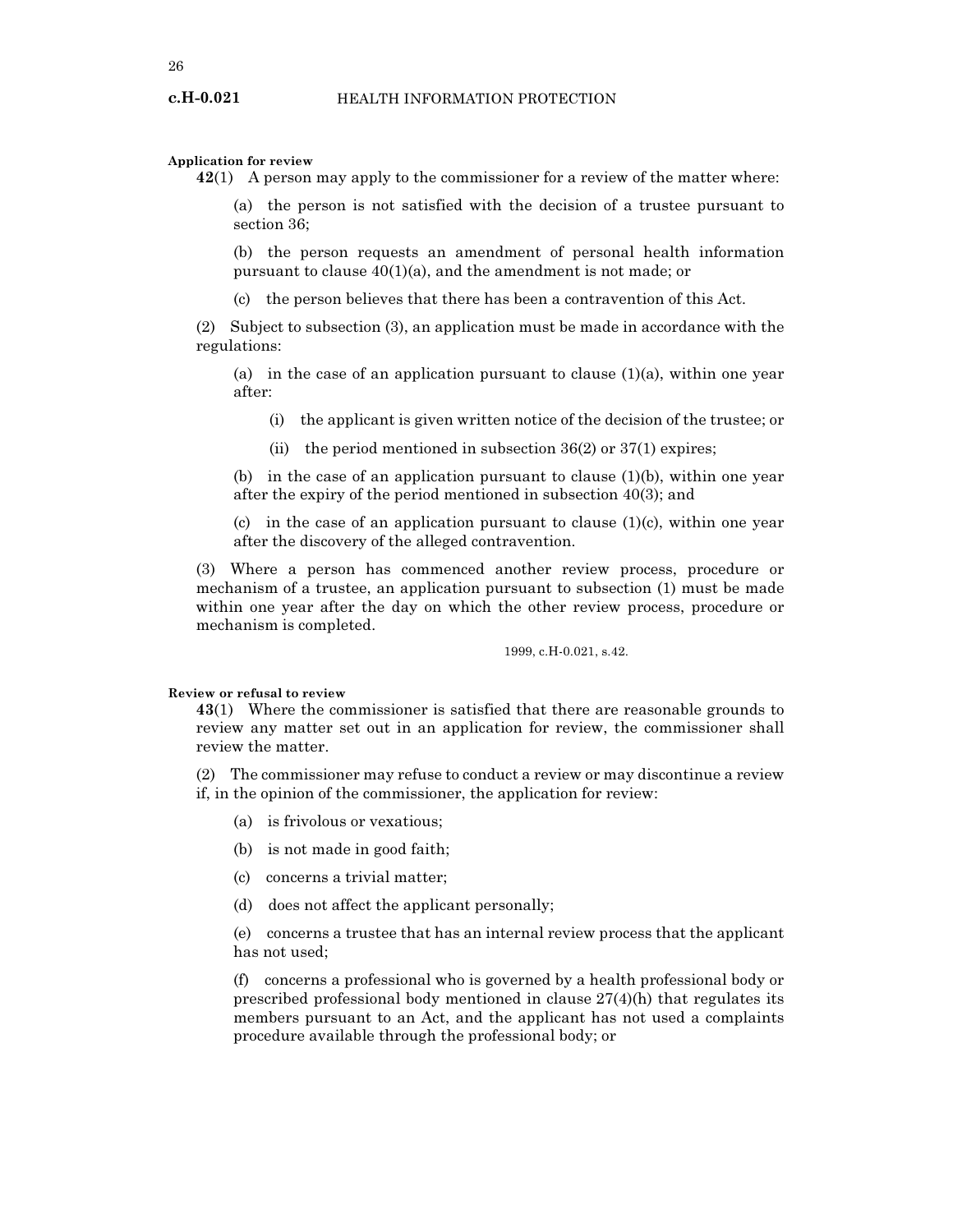(g) is normally considered pursuant to another Act that provides a review or other mechanism to challenge a trustee's decision with respect to the access to or collection, amendment, use or disclosure of personal health information, and the applicant has not used that review or mechanism.

(3) The commissioner may suspend a review where the applicant has used another review process, procedure or mechanism and that process, procedure or mechanism has not been completed.

1999, c.H-0.021, s.43; 2003, c.25, s.17.

#### Notice of intention to review

44 Not less than 30 days before commencing a review, the commissioner shall inform the trustee of:

- (a) the commissioner's intention to conduct the review; and
- (b) the substance of the application for review.

1999, c.H-0.021, s.44.

#### Conduct of review

45(1) The commissioner shall conduct a review in private.

(2) The applicant and the trustee whose decision is the subject of a review are entitled to make representations to the commissioner in the course of the review.

- (3) No one is entitled as of right:
	- (a) to be present during a review; or

(b) before or after a review, to have access to, or to comment on, representations made to the commissioner by any other person.

1999, c.H-0.021, s.45.

Powers of commissioner

46(1) Notwithstanding any other Act or any privilege that is available at law, the commissioner may, in a review, require to be produced and examine any personal health information that is in the custody or control of a trustee.

(2) For the purposes of conducting a review, the commissioner may summon and enforce the appearance of persons before the commissioner and compel them to give oral or written evidence on oath or affirmation and to produce any documents or things that the commissioner considers necessary for a full review, in the same manner and to the same extent as the court.

(3) For the purposes of subsection (2), the commissioner may administer an oath or affirmation.

1999, c.H-0.021, s.46.

#### Burden of proof

47 Where a review relates to a decision to refuse an individual access to all or part of a record, the onus is on the trustee to prove that the individual has no right of access to the record or part of the record.

1999, c.H-0.021, s.47.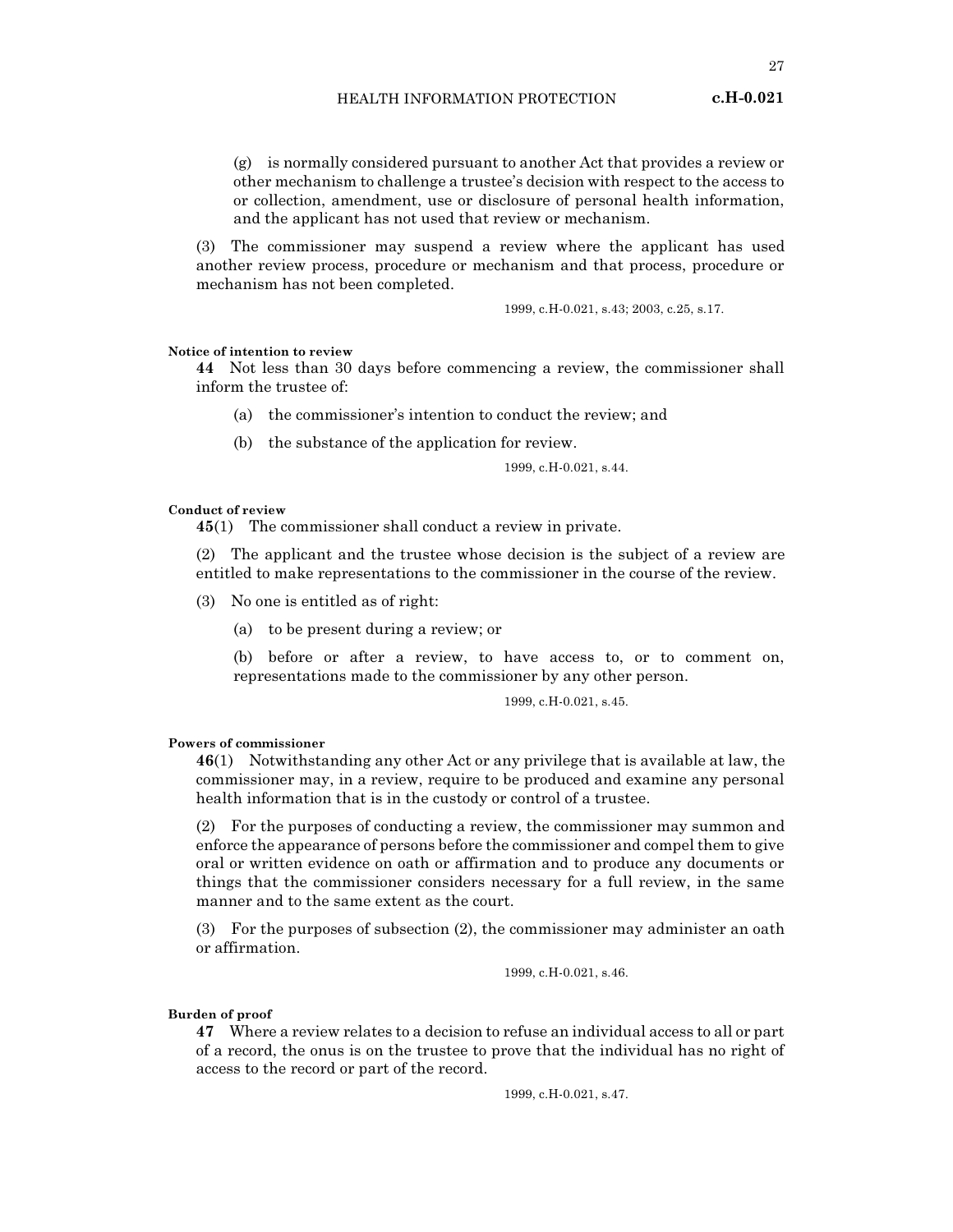#### Commissioner to report

48(1) On completing a review, the commissioner shall:

- (a) prepare a written report setting out the commissioner's recommendations with respect to the matter and the reasons for those recommendations; and
- (b) forward a copy of the report to the trustee and to the applicant.

(2) In the report, the commissioner may make any recommendations with respect to the matter under review that the commissioner considers appropriate.

1999, c.H-0.021, s.48.

#### Decision of trustee

49 Within 30 days after receiving a report of the commissioner pursuant to subsection 48(1), the trustee shall:

(a) make a decision to follow the recommendations of the commissioner or any other decision that the trustee considers appropriate; and

(b) give written notice of the decision to the commissioner and the applicant.

1999, c.H-0.021, s.49.

#### Appeal to court

50(1) Within 30 days after receiving a decision of the trustee pursuant to section 49 that the trustee will or will not comply with the recommendations of the commissioner, an applicant may appeal that decision to the court.

(2) The commissioner shall not be a party to an appeal.

#### 1999, c.H-0.021, s.50.

#### Powers of court on appeal

51(1) On an appeal, the court:

(a) shall determine the matter de novo; and

(b) may examine any record in private in order to determine on the merits whether the information in the record may be withheld pursuant to this Act.

(2) Notwithstanding any other Act or any privilege that is available at law, the court, on an appeal, may examine any record in the custody or control of a trustee, and no person shall withhold information from the court on any grounds.

(3) The court shall take every reasonable precaution, including, where appropriate, receiving representations ex parte and conducting hearings in private, to avoid disclosure by the court or any person of:

(a) any information or other material if the nature of the information or material could justify a refusal by a trustee to give access to a record or part of a record; or

(b) any information as to whether a record exists if the trustee, in refusing to give access, does not indicate whether the record exists.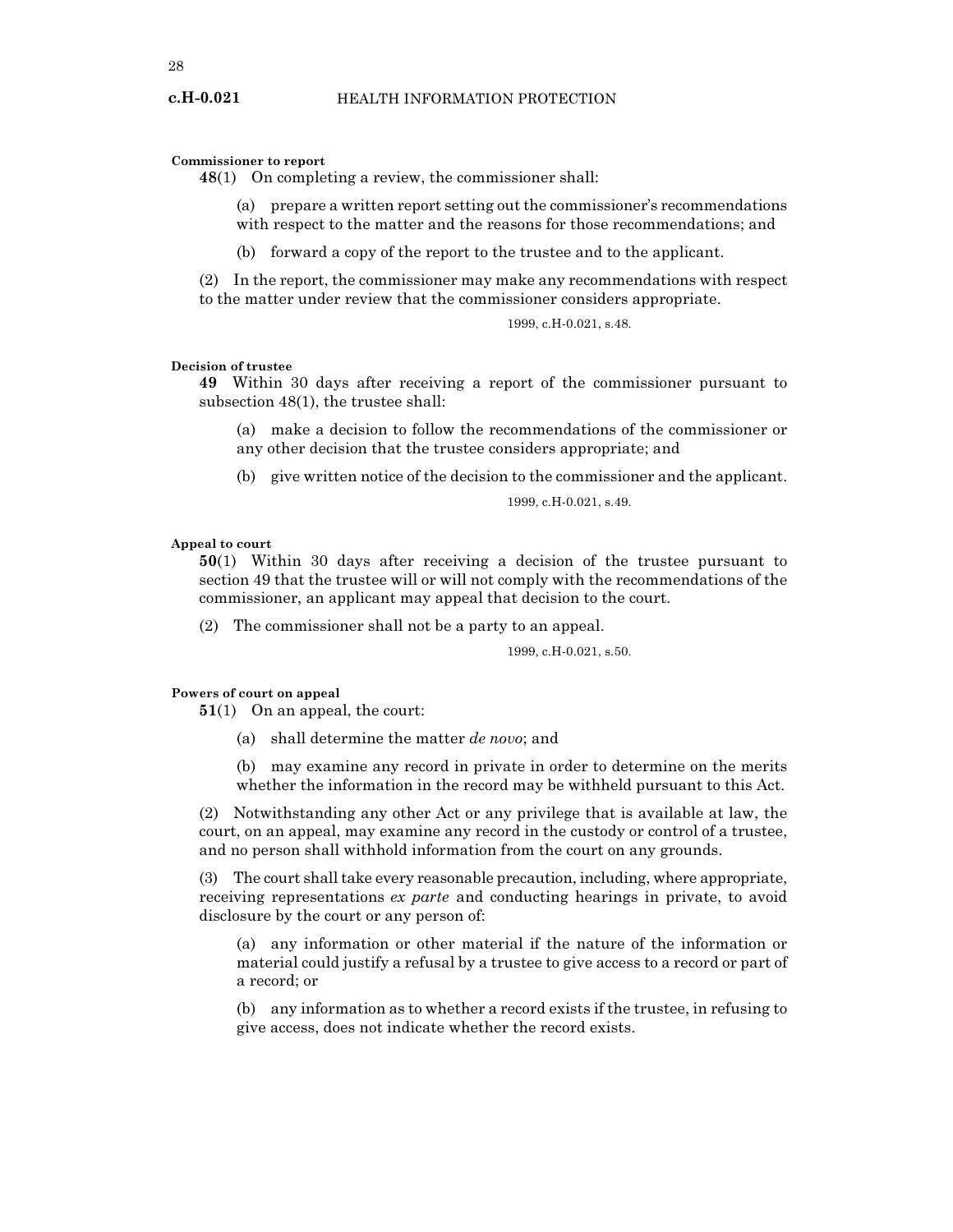(4) If, in the opinion of the court, there is evidence of the commission of an offence against an Act, a regulation, an Act of the Parliament of Canada or a regulation made pursuant to an Act of the Parliament of Canada, the court may disclose to the Attorney General for Saskatchewan or the Attorney General of Canada information that relates to the commission of the offence.

(5) Where, on an appeal, the court determines that a trustee has contravened this Act, the court may make any order that it considers appropriate.

1999, c.H-0.021, s.51.

# PART VII Commissioner

#### Privacy powers of commissioner

52 The commissioner may:

(a) offer comment on the implications for personal health information of proposed legislative schemes or programs of trustees;

(b) after hearing a trustee, recommend that the trustee:

(i) cease or modify a specified practice of collecting, using or disclosing information that contravenes this Act; and

(ii) destroy collections of personal health information collected in contravention of this Act;

(c) in appropriate circumstances, comment on the collection of personal health information in a manner other than directly from the individual to whom it relates;

(d) from time to time, carry out investigations with respect to personal health information in the custody or control of trustees to ensure compliance with this Act;

(e) comment on the implications for protection of personal health information of any aspect of the collection, storage, use or transfer of personal health information.

1999, c.H-0.021, s.52.

#### General powers of commissioner

53 The commissioner may:

(a) engage in or commission research into matters affecting the carrying out of the purposes of this Act;

(b) conduct public education programs and provide information concerning this Act and the commissioner's role and activities;

(c) receive representations concerning the operation of this Act.

1999, c.H-0.021, s.53.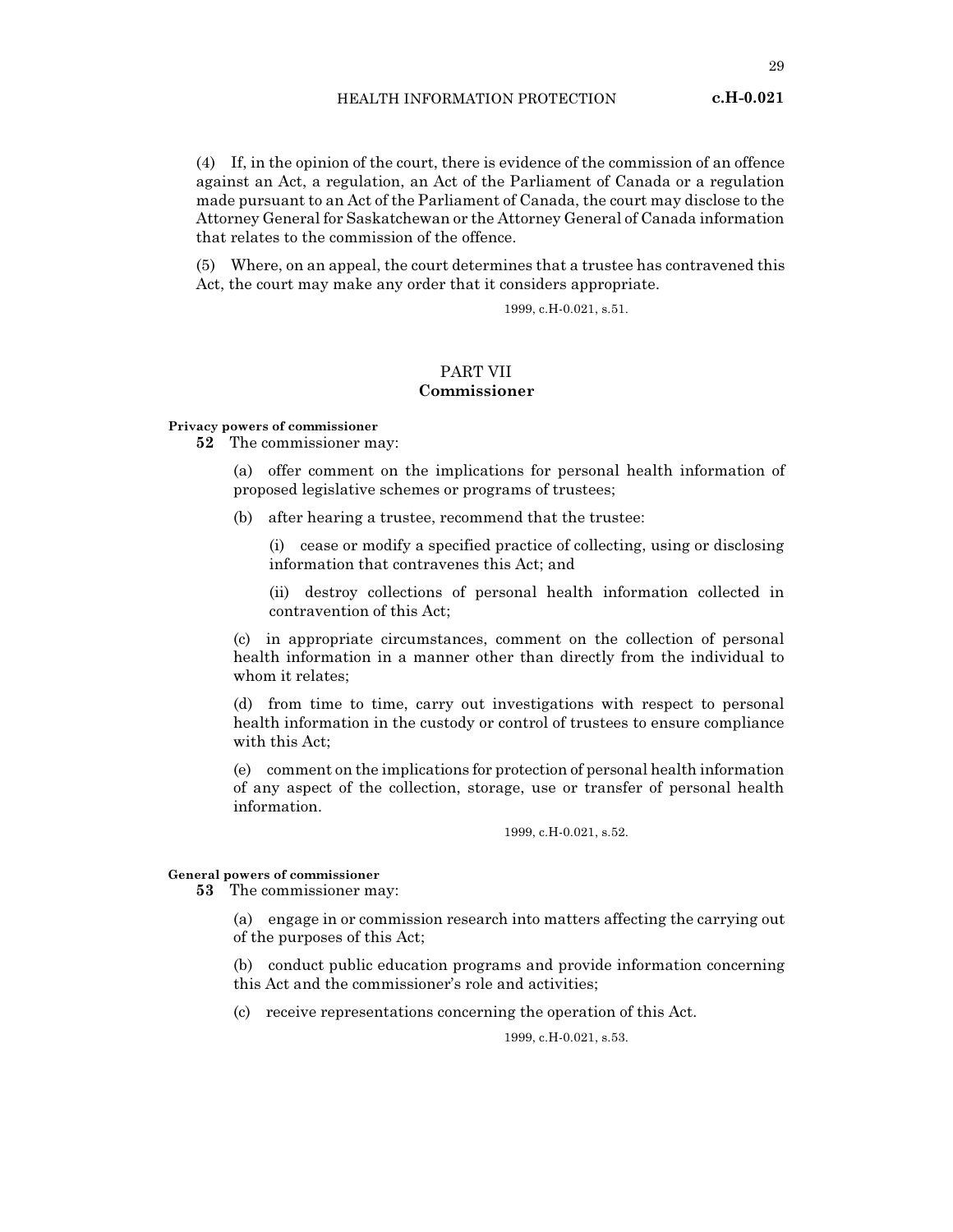#### Confidentiality

54(1) Except as provided in this section, the commissioner shall not disclose any information that comes to the knowledge of the commissioner in the exercise of the powers, performance of the duties or carrying out of the functions of the commissioner pursuant to this Act.

(2) Subsection (1) applies, with any necessary modification, to the staff of the commissioner.

(3) In the course of a review pursuant to section 45, the commissioner may disclose any information that the commissioner considers necessary to disclose to facilitate the review.

(4) In a report prepared pursuant to this Act, the commissioner may disclose any information that the commissioner considers necessary to disclose to establish grounds for the findings and recommendations in the report.

(5) When making a disclosure pursuant to subsection (3) or (4), the commissioner shall take every reasonable precaution to avoid disclosure of, and shall not disclose:

(a) any information or other material if the nature of the information or material could justify a refusal by a trustee to give access to a record or part of a record; or

(b) any information as to whether a record exists if the trustee, in refusing to give access, does not indicate whether the record exists.

(6) If, in the opinion of the commissioner, there is evidence of the commission of an offence against an Act, a regulation, an Act of the Parliament of Canada or a regulation made pursuant to an Act of the Parliament of Canada, the commissioner may disclose to the Attorney General for Saskatchewan or the Attorney General of Canada information that relates to the commission of the offence.

1999, c.H-0.021, s.54.

#### Non-compellability

55(1) The commissioner is not compellable to give evidence in a court or in a proceeding of a judicial nature concerning any information that comes to the knowledge of the commissioner in the exercise of the powers, performance of the duties or carrying out of the functions of the commissioner pursuant to this Act.

(2) Subsection (1) applies, with any necessary modification, to the staff of the commissioner.

1999, c.H-0.021, s.55.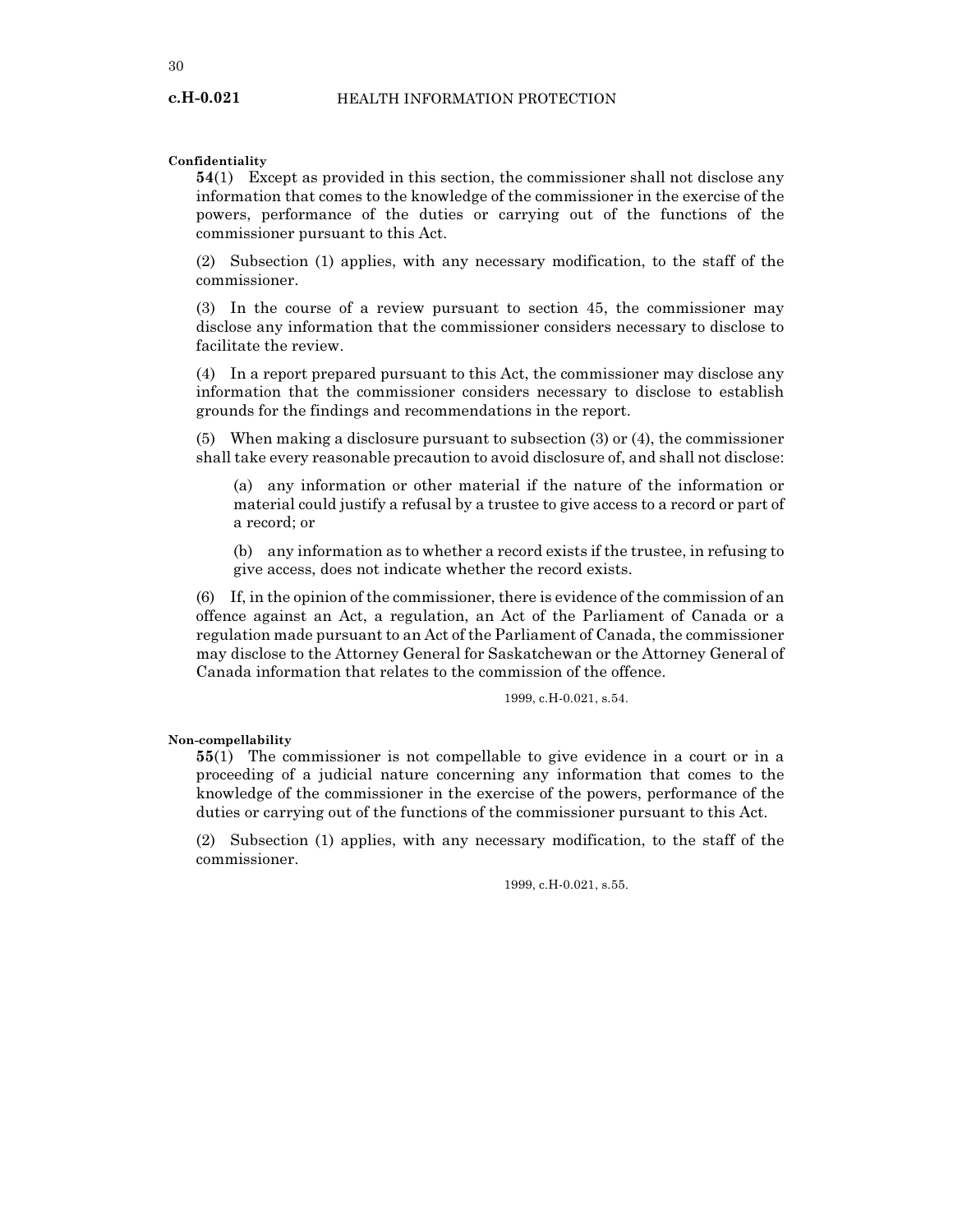# PART VIII General

#### Exercise of rights by other persons

56 Any right or power conferred on an individual by this Act may be exercised:

(a) where the individual is deceased, by the individual's personal representative if the exercise of the right or power relates to the administration of the individual's estate;

(b) where a personal guardian has been appointed for the individual, by the guardian if the exercise of the right or power relates to the powers and duties of the guardian;

(c) by an individual who is less than 18 years of age in situations where, in the opinion of the trustee, the individual understands the nature of the right or power and the consequences of exercising the right or power;

(d) where the individual is less than 18 years of age, by the individual's legal custodian in situations where, in the opinion of the trustee, the exercise of the right or power would not constitute an unreasonable invasion of the privacy of the individual;

(e) where the individual does not have the capacity to give consent:

(i) by a person designated by the Minister of Community Resources and Employment if the individual is receiving services pursuant to The Residential Services Act or The Rehabilitation Act; or

(ii) by a person who, pursuant to The Health Care Directives and Substitute Health Care Decision Makers Act, is entitled to make a health care decision, as defined in that Act, on behalf of the individual; or

(f) by any person designated in writing by the individual pursuant to section 15.

1999, c.H-0.021, s.56; 2004, c.65, s.11.

#### Information about trustees

57 Where information about a trustee or the activities of a trustee is collected in conjunction with the collection of personal health information and regulations are made pursuant to clause  $63(1)(w)$  governing that information, no person shall use or disclose the information about the trustee or the trustee's activities except in accordance with those regulations.

1999, c.H-0.021, s.57.

#### Decisions of trustees

58(1) Where this Act or the regulations require a decision to be made or an opinion to be formed by a trustee that is a government institution as defined in  $The$ Freedom of Information and Protection of Privacy Act, the person who is the head, as defined in that Act, of the government institution, or the designate of the head, shall make the decision or form the opinion on behalf of the trustee.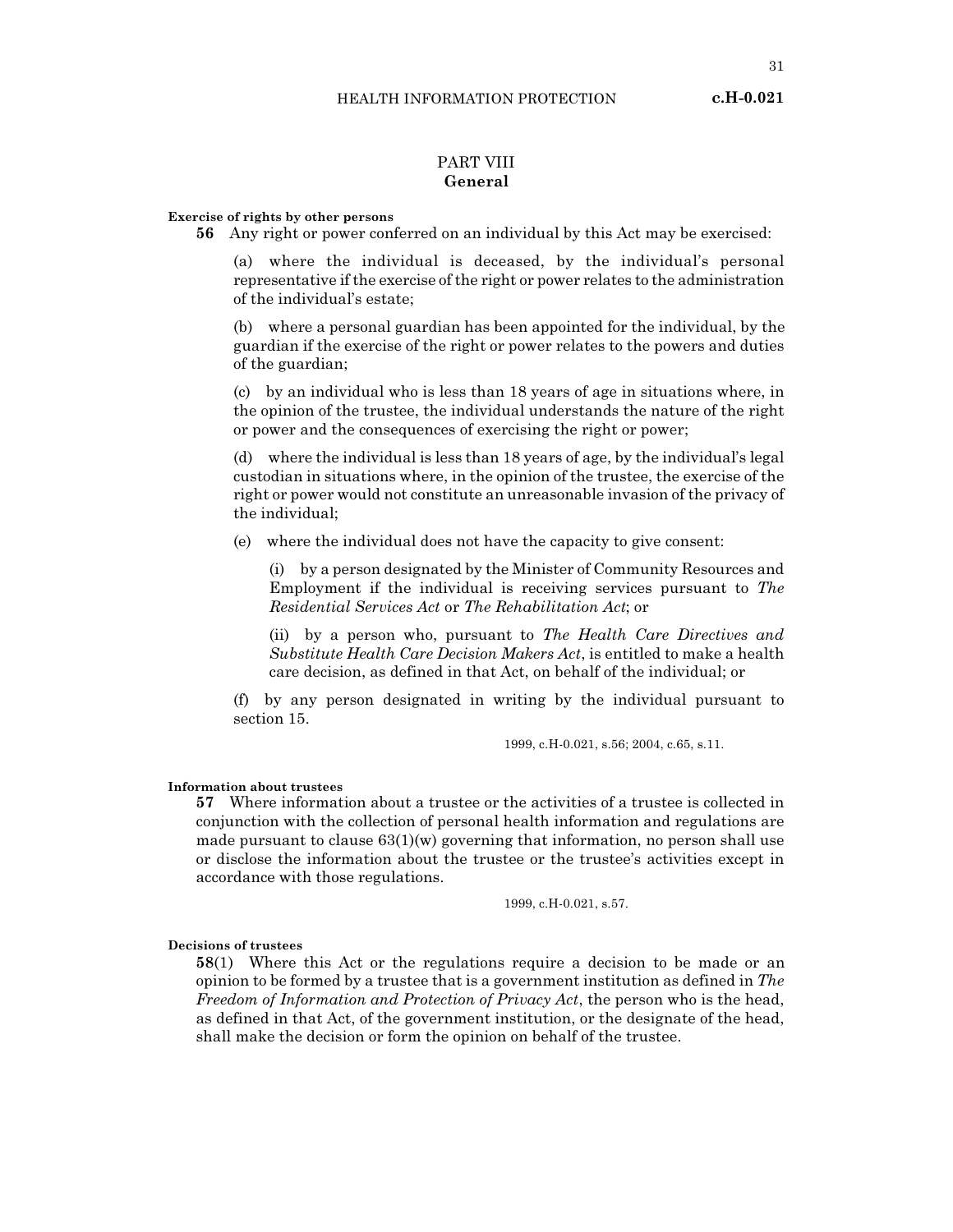(2) Where this Act or the regulations require a decision to be made or an opinion to be formed by a trustee that is a local authority as defined in The Local Authority Freedom of Information and Protection of Privacy Act, the person who is the head, as defined in that Act, of the local authority, or the designate of the head, shall make the decision or form the opinion on behalf of the trustee.

(3) Where this Act or the regulations require a decision to be made or an opinion to be formed by a trustee to whom subsection (1) or (2) does not apply, the trustee shall designate a person to make the decision or form the opinion on behalf of the trustee.

1999, c.H-0.021, s.58.

#### Transfer of records to district health boards

59 Notwithstanding The Archives Act, the records of the Department of Health described in clause 16(1.1) of The Freedom of Information and Protection of Privacy Regulations are transferred to the regional health authorities that are responsible for providing the services mentioned in that clause and become the property of those regional health authorities.

1999, c.H-0.021, s.59; 2002, c.R-8.2, s.77.

#### Annual report

60(1) Within three months after the end of each fiscal year, the commissioner shall prepare and submit an annual report to the Speaker of the Assembly, and the Speaker shall cause the report to be laid before the Assembly in accordance with The Tabling of Documents Act, 1991.

(2) The annual report of the commissioner is to provide details of the activities of the office in relation to the commissioner's responsibilities pursuant to this Act during that fiscal year and, in particular, concerning any instances where the commissioner's recommendations made after a review have not been complied with.

1999, c.H-0.021, s.60.

#### Proceedings prohibited

61(1) No action or proceeding lies or shall be commenced against a trustee, an information management service provider or the Government of Saskatchewan or an officer or employee of a trustee, an information management service provider or the Government of Saskatchewan with respect to:

(a) the use or disclosure in good faith of personal health information pursuant to this Act; or

(b) any consequences that flow from the use or disclosure mentioned in clause (a).

(2) No action or proceeding lies or shall be commenced against the commissioner or any employee or agent of the commissioner for any loss or damage suffered by a person by reason of anything in good faith done, caused, permitted or authorized to be done, attempted to be done or omitted to be done, by any of them, pursuant to or in the exercise of or supposed exercise of any power conferred by this Act or the regulations or in the carrying out or supposed carrying out of any order made pursuant to this Act or any duty imposed by this Act or the regulations.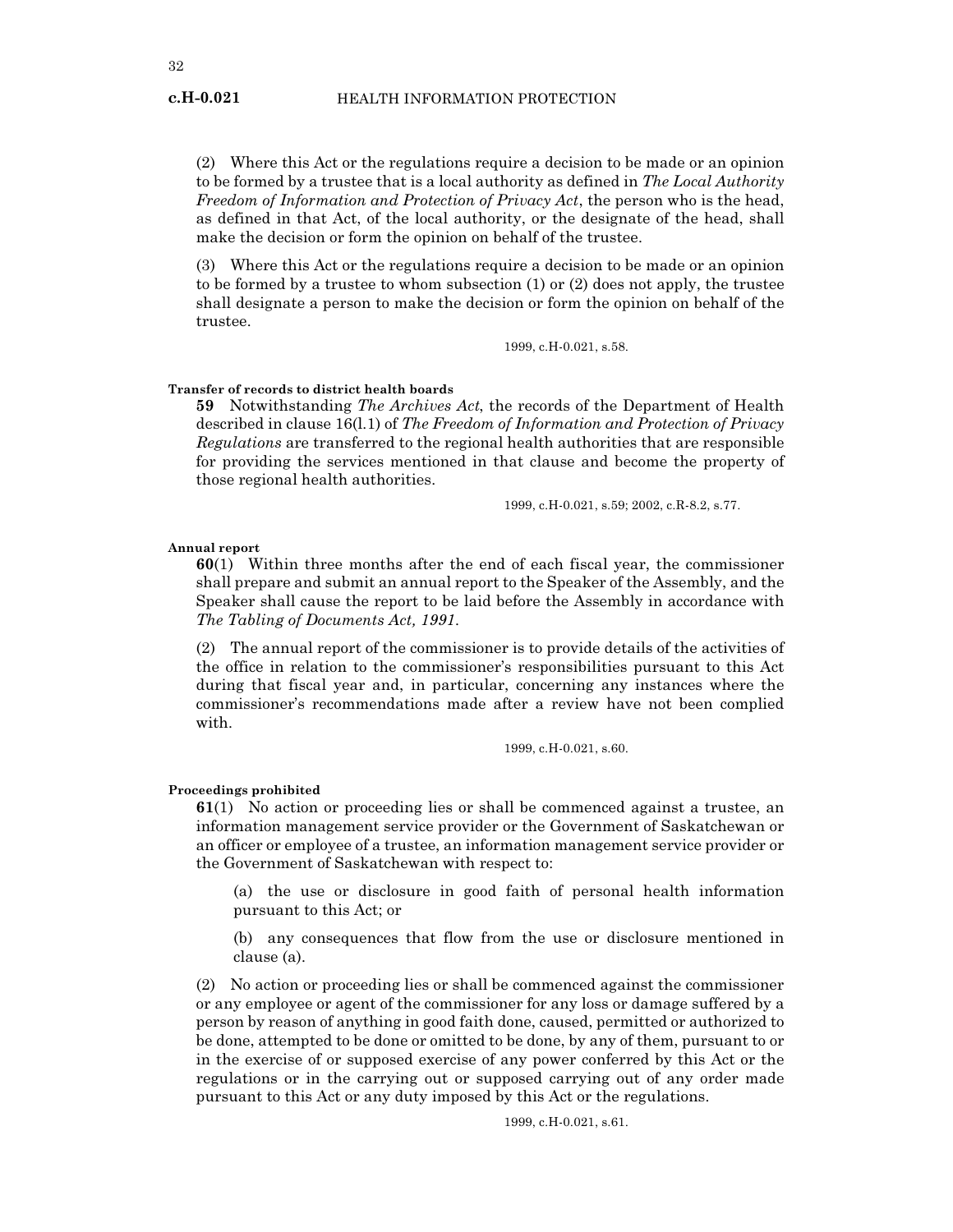33

#### Immunity from prosecution

62 No person is liable to prosecution for an offence against any Act or regulation by reason of that person's compliance with a requirement or recommendation of the commissioner pursuant to this Act.

1999, c.H-0.021, s.62.

#### Regulations

63(1) For the purpose of carrying out this Act according to its intent, the Lieutenant Governor in Council may make regulations:

(a) defining, enlarging or restricting the meaning of any word or expression used in this Act but not defined in this Act;

(b) for the purposes of subclause  $2(t)(xii)$ , designating classes of persons as health professionals;

(c) for the purposes of subclause  $2(t)(xv)$ , prescribing persons, bodies or classes of persons or bodies as trustees;

(d) for the purposes of clause 4(4)(i), prescribing Acts or regulations or provisions of Acts or regulations to which Parts II, IV and V of this Act do not apply with respect to personal health information;

(e) Repealed. 2003, c.25, s.18.

(e.1) for the purposes of section 8, prescribing a form for a written direction;

(f) for the purposes of subsection 11(1), prescribing other identifying numbers;

(g) for the purposes of clause  $11(3)(b)$ , prescribing circumstances in which a person may require the production of another person's health services number;

(h) prescribing and governing administrative, technical and physical safeguards for the protection of personal health information;

(i) prescribing and governing standards for the retention and destruction of personal health information and governing retention and destruction policies;

(j) governing agreements between trustees and information management service providers;

(j.1) for the purposes of subsection 18.1(1), prescribing persons who may create and control comprehensive health records;

(k) for the purposes of section 22, designating information management service providers as archives to which former trustees can transfer custody and control of personal health information and governing access to and use, disclosure, processing, storing, archiving, modification and destruction of personal health information by designated archives;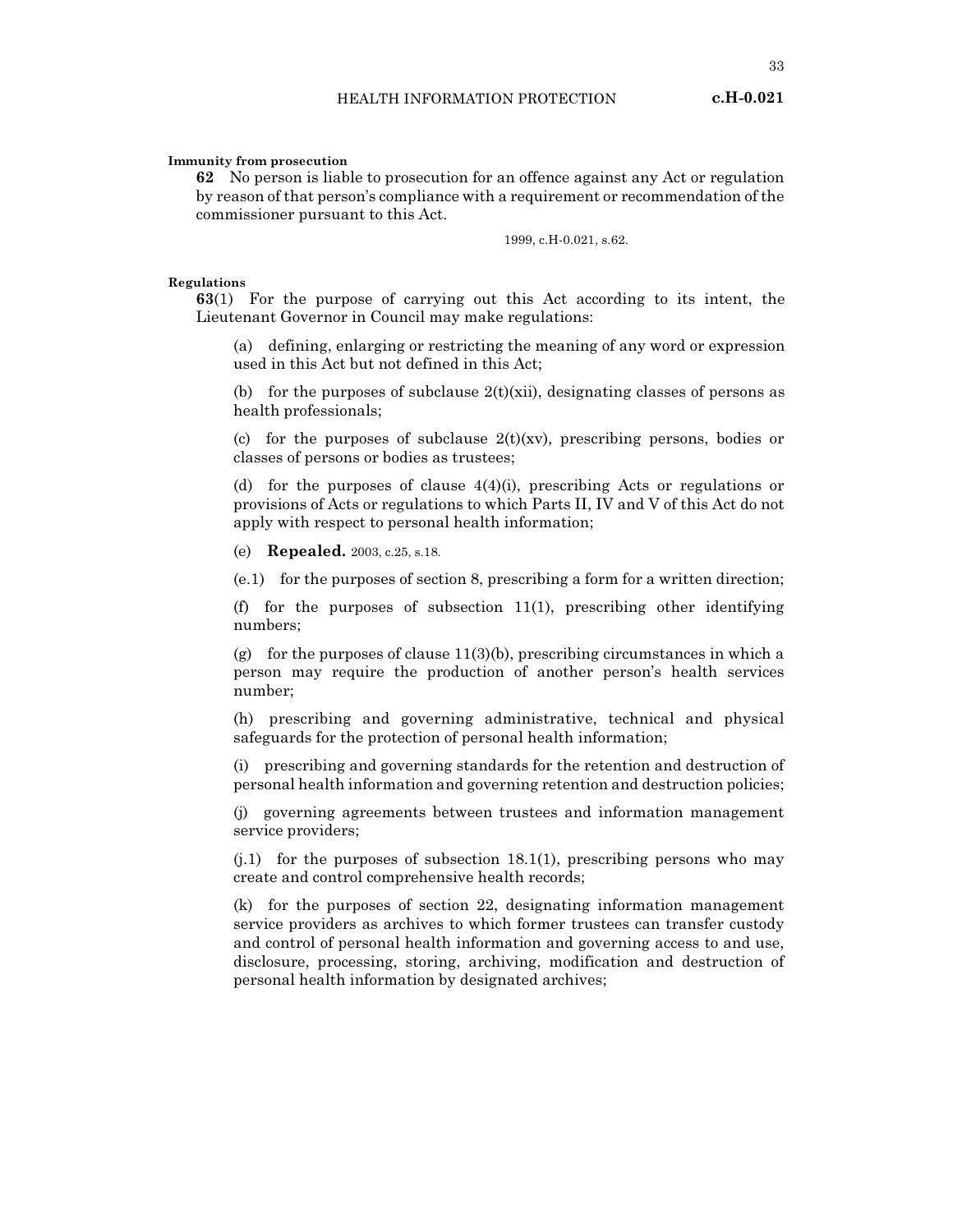(l) for the purposes of clause  $25(1)(g)$ , prescribing circumstances in which a trustee may collect personal health information other than directly from the subject individual;

(m) prescribing purposes for which a trustee may use personal health information pursuant to clause 26(2)(d);

(n) Repealed. 2003, c.25, s.18.

(o) for the purposes of clause  $27(4)(p)$ , prescribing circumstances in which personal health information in the custody or control of a trustee may be disclosed without the consent of the subject individual;

(p) for the purposes of clause  $27(4)(h)$ , prescribing professional bodies to which personal health information may be disclosed;

(q) prescribing persons with whom or bodies with which the minister may enter into agreements pursuant to clause 28(5)(b);

(r) for the purposes of subsection 28(8), prescribing and governing:

(i) circumstances in which registration information may be disclosed without the consent of the subject individual;

(ii) persons to whom registration information may be disclosed without the consent of the subject individual;

(iii) purposes for which registration information may be disclosed without the consent of the subject individual;

(r.1) for the purposes of subsection 30(1), prescribing persons who may give consent to the use or disclosure of personal health information where the subject individual is deceased;

(s) governing the making of written requests for access to personal health information;

(t) prescribing the maximum amounts that may be charged as fees to recover costs incurred in providing access to personal health information;

(u) governing the making of requests for amendments to personal health information and the amending of personal health information by trustees;

(v) governing applications for review pursuant to section 42;

(w) for the purposes of section 57, governing the use and disclosure of information respecting trustees and their activities;

(x) prescribing any matter or thing required or authorized by this Act to be prescribed in the regulations;

(y) respecting any other matter or thing that the Lieutenant Governor in Council considers necessary to carry out the intent of this Act.

(2) At least 30 days before the coming into force of a regulation made pursuant to clause  $(1)(d)$ ,  $(g)$ ,  $(l)$ ,  $(m)$ ,  $(o)$  or  $(r)$ , the minister shall provide a copy of the proposed regulation to each of the health professional bodies that regulate members of a health profession pursuant to an Act.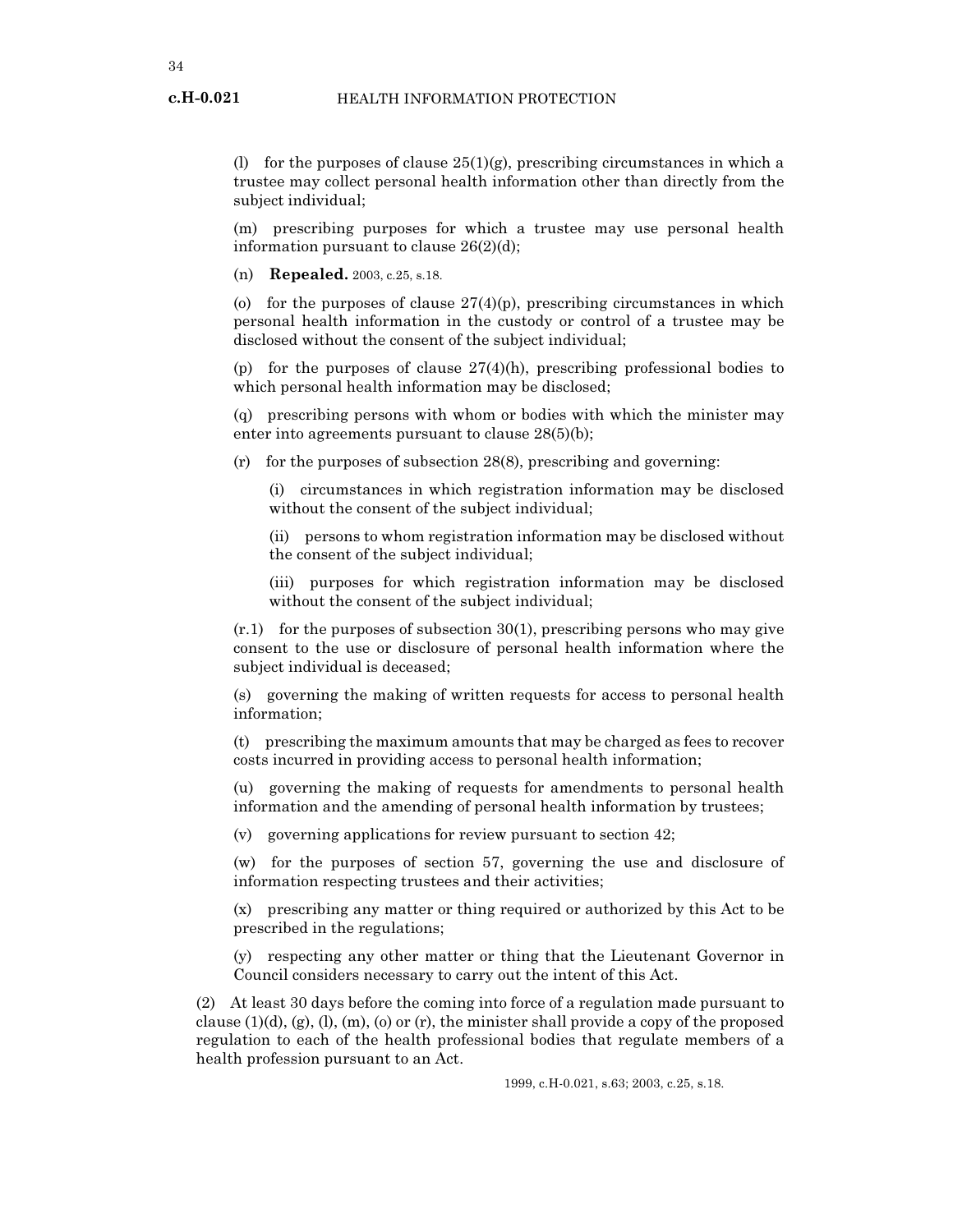35

**Offences** 

64(1) No person shall:

(a) knowingly contravene any provision of this Act or the regulations;

(b) without lawful justification or excuse, wilfully obstruct, hinder or resist the commissioner or any other person in the exercise of the powers, performance of the duties or the carrying out of the functions of the commissioner or other person pursuant to this Act;

(c) without lawful justification or excuse, refuse or wilfully fail to comply with any lawful requirement of the commissioner or any other person pursuant to this Act;

(d) wilfully make any false statement to, or mislead or attempt to mislead, the commissioner or any other person in the exercise of the powers, performance of the duties or carrying out of the functions of the commissioner or other person pursuant to this Act;

(e) wilfully destroy any record that is governed by this Act with the intent to evade a request for access to the record; or

(f) obtain another person's personal health information by falsely representing that he or she is entitled to the information.

(2) Every person who contravenes subsection (1) is guilty of an offence and is liable on summary conviction:

(a) in the case of an individual, to a fine of not more than \$50,000, to imprisonment for not more than one year or to both; and

(b) in the case of a corporation, to a fine of not more than \$500,000.

(3) Every director, officer or agent of a corporation who directed, authorized, assented to, acquiesced in or participated in an act or omission of the corporation that would constitute an offence by the corporation is guilty of that offence, and is liable on summary conviction to a fine of not more than \$50,000, to imprisonment for not more than one year or to both, whether or not the corporation has been prosecuted or convicted.

(4) No prosecution shall be commenced pursuant to this section except with the express consent of the Attorney General for Saskatchewan.

(5) No prosecution shall be commenced pursuant to this section after the expiration of two years after the date of the discovery of the alleged offence.

1999, c.H-0.021, s.64.